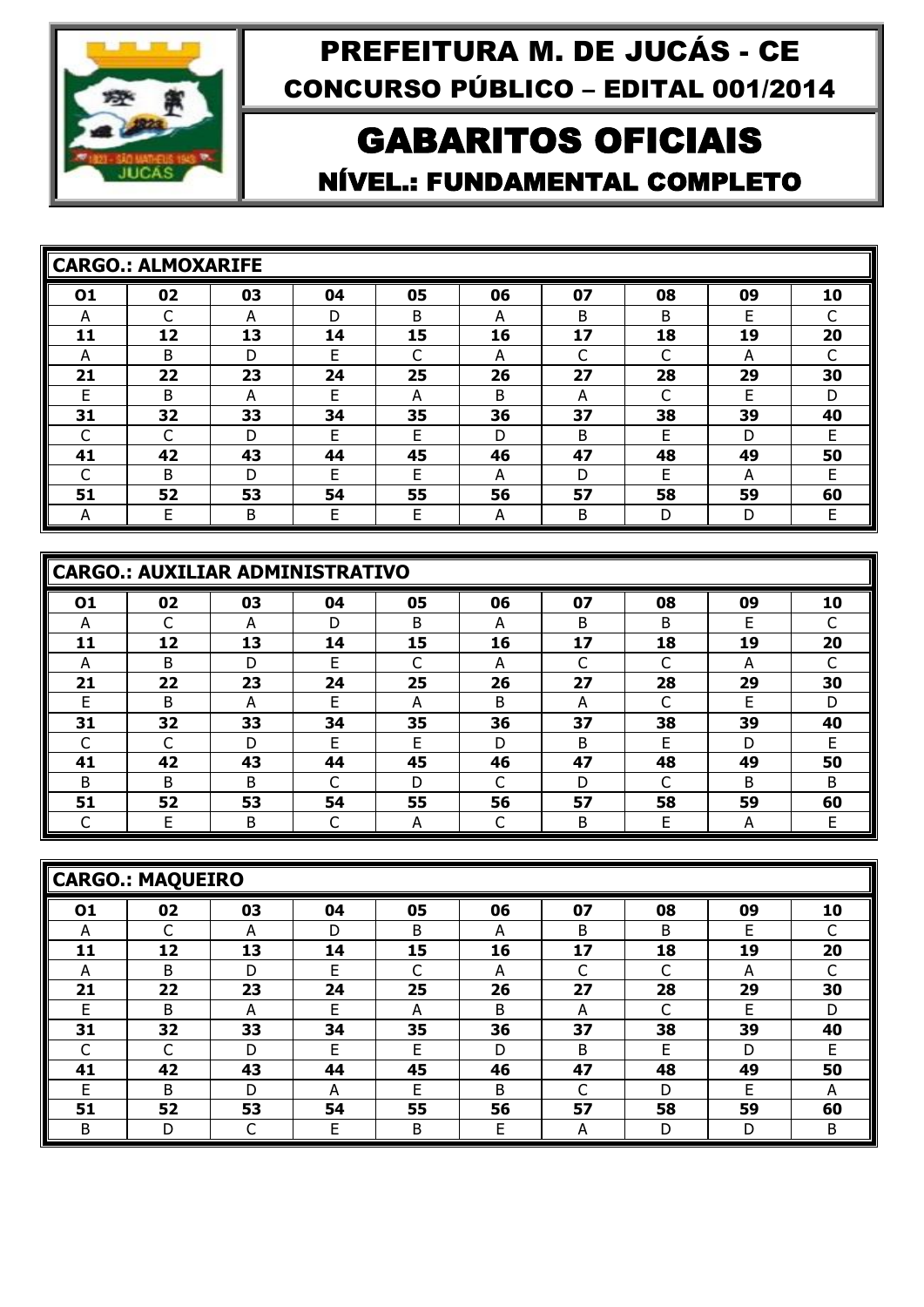

## GABARITOS OFICIAIS NÍVEL.: FUNDAMENTAL INCOMPLETO

|             | <b>CARGO.: MAGAREFE</b> |    |    |    |    |    |    |    |    |
|-------------|-------------------------|----|----|----|----|----|----|----|----|
| 01          | 02                      | 03 | 04 | 05 | 06 | 07 | 08 | 09 | 10 |
| А           | A                       | D  | B  | D  |    | ⌒  | E  | ┌  | D  |
| 11          | 12                      | 13 | 14 | 15 | 16 | 17 | 18 | 19 | 20 |
| <b>NULA</b> | F                       | B  | А  |    |    | ┌  | B  | ┌  | А  |
| 21          | 22                      | 23 | 24 | 25 | 26 | 27 | 28 | 29 | 30 |
|             | E                       | B  | А  | E  | ⌒  | E  | B  | D  | B  |
| 31          | 32                      | 33 | 34 | 35 | 36 | 37 | 38 | 39 | 40 |
|             | D                       | C  | А  | B  | D  | B  | D  | E  |    |
| 41          | 42                      | 43 | 44 | 45 | 46 | 47 | 48 | 49 | 50 |
|             | B                       | F  | B  | F  | D  | F. | А  | F  | ⌒  |
| 51          | 52                      | 53 | 54 | 55 | 56 | 57 | 58 | 59 | 60 |
| B           | A                       | A  | А  | D  | E  | D  | D  | А  | Е  |

|             | CARGO.: MECÂNICO |    |    |    |    |    |    |    |    |  |  |  |  |
|-------------|------------------|----|----|----|----|----|----|----|----|--|--|--|--|
| 01          | 02               | 03 | 04 | 05 | 06 | 07 | 08 | 09 | 10 |  |  |  |  |
| А           | А                | D  | B  | D  |    | ⌒  | E  |    | D  |  |  |  |  |
| 11          | 12               | 13 | 14 | 15 | 16 | 17 | 18 | 19 | 20 |  |  |  |  |
| <b>NULA</b> | F                | B  | А  |    |    | ⌒  | B  | ⌒  | A  |  |  |  |  |
| 21          | 22               | 23 | 24 | 25 | 26 | 27 | 28 | 29 | 30 |  |  |  |  |
|             | F                | B  | А  | F  |    | F  | B  | D  | B  |  |  |  |  |
| 31          | 32               | 33 | 34 | 35 | 36 | 37 | 38 | 39 | 40 |  |  |  |  |
|             | D                | C  | А  | B  | D  | B  | D  | F  |    |  |  |  |  |
| 41          | 42               | 43 | 44 | 45 | 46 | 47 | 48 | 49 | 50 |  |  |  |  |
|             | D                | А  | Е  | А  |    | D  | E  | А  | D  |  |  |  |  |
| 51          | 52               | 53 | 54 | 55 | 56 | 57 | 58 | 59 | 60 |  |  |  |  |
| А           | Β                | А  | В  | E  | ⌒  | А  | Е  | D  | B  |  |  |  |  |

|             | CARGO.: MOTORISTA CATEGORIA D |    |    |    |    |    |    |    |    |  |  |  |  |
|-------------|-------------------------------|----|----|----|----|----|----|----|----|--|--|--|--|
| 01          | 02                            | 03 | 04 | 05 | 06 | 07 | 08 | 09 | 10 |  |  |  |  |
| A           | А                             | D  | B  | D  |    | C  | E  | C  | D  |  |  |  |  |
| 11          | 12                            | 13 | 14 | 15 | 16 | 17 | 18 | 19 | 20 |  |  |  |  |
| <b>NULA</b> | E                             | B  | А  | ┌  | ⌒  | C  | B  | ┌  | A  |  |  |  |  |
| 21          | 22                            | 23 | 24 | 25 | 26 | 27 | 28 | 29 | 30 |  |  |  |  |
|             | F                             | B  | А  | Е  |    | Е  | B  | D  | B  |  |  |  |  |
| 31          | 32                            | 33 | 34 | 35 | 36 | 37 | 38 | 39 | 40 |  |  |  |  |
|             | D                             | C  | A  | B  | D  | B  | D  | F  |    |  |  |  |  |
| 41          | 42                            | 43 | 44 | 45 | 46 | 47 | 48 | 49 | 50 |  |  |  |  |
| E           |                               | D  | А  | D  | А  | B  | D  | F  |    |  |  |  |  |
| 51          | 52                            | 53 | 54 | 55 | 56 | 57 | 58 | 59 | 60 |  |  |  |  |
|             | E                             | А  | А  | E  | E  | B  | A  | A  | E  |  |  |  |  |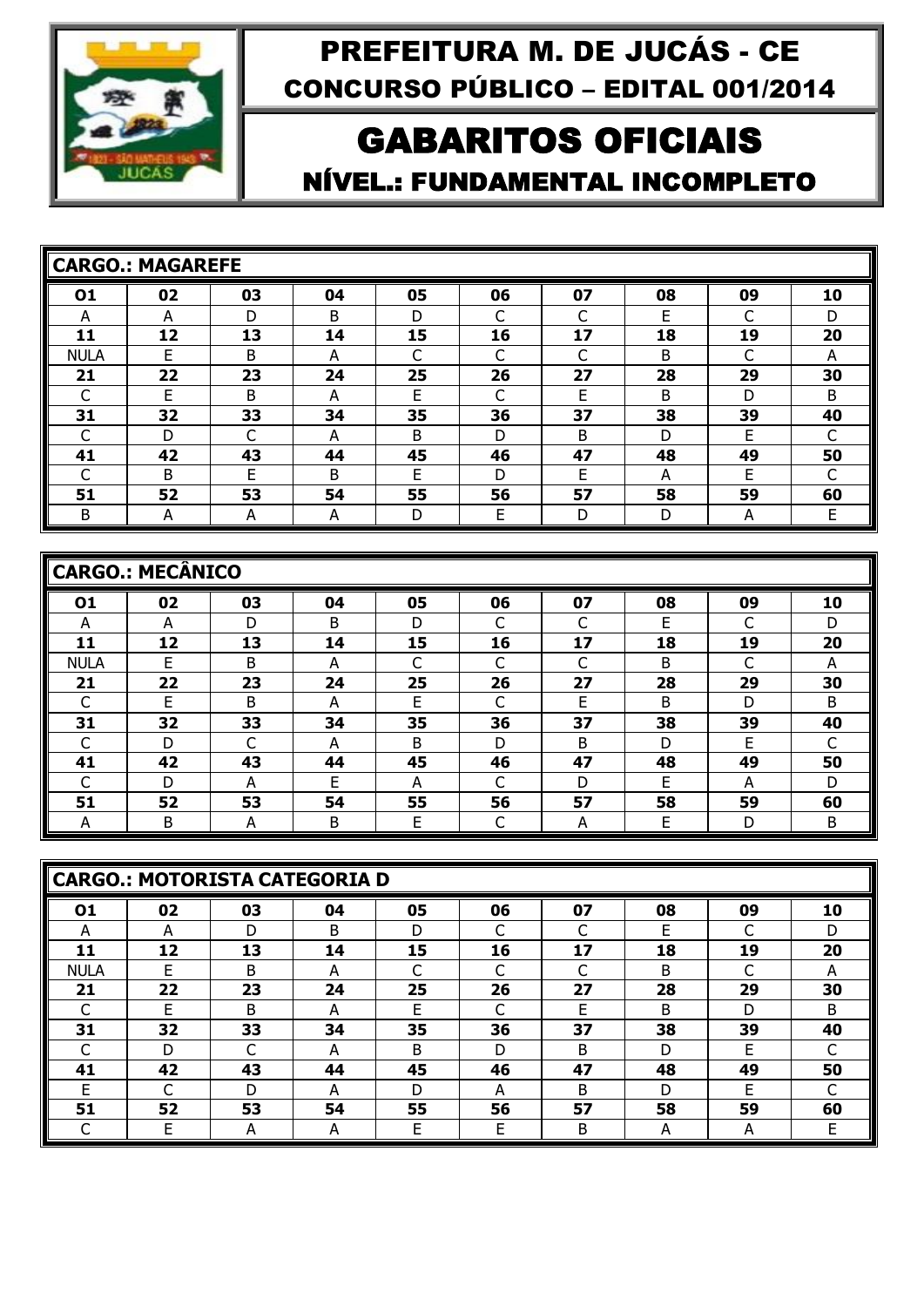|             | <b>CARGO.: OPERADOR DE MÁQUINAS PESADAS</b> |    |    |             |    |    |    |    |    |  |  |  |  |
|-------------|---------------------------------------------|----|----|-------------|----|----|----|----|----|--|--|--|--|
| 01          | 02                                          | 03 | 04 | 05          | 06 | 07 | 08 | 09 | 10 |  |  |  |  |
| А           | А                                           | D  | B  | D           |    |    | F  |    | D  |  |  |  |  |
| 11          | 12                                          | 13 | 14 | 15          | 16 | 17 | 18 | 19 | 20 |  |  |  |  |
| <b>NULA</b> | F                                           | B  | A  |             |    |    | B  |    | А  |  |  |  |  |
| 21          | 22                                          | 23 | 24 | 25          | 26 | 27 | 28 | 29 | 30 |  |  |  |  |
|             | F                                           | B  | А  | F           |    | F  | B  | D  | B  |  |  |  |  |
| 31          | 32                                          | 33 | 34 | 35          | 36 | 37 | 38 | 39 | 40 |  |  |  |  |
|             | D                                           |    | А  | B           | D  | B  | D  | F  |    |  |  |  |  |
| 41          | 42                                          | 43 | 44 | 45          | 46 | 47 | 48 | 49 | 50 |  |  |  |  |
| D           | B                                           | F  | F  | <b>NULA</b> | A  | А  | B  | D  | F  |  |  |  |  |
| 51          | 52                                          | 53 | 54 | 55          | 56 | 57 | 58 | 59 | 60 |  |  |  |  |
|             |                                             | F  | D  | А           | B  |    | А  | E  | B  |  |  |  |  |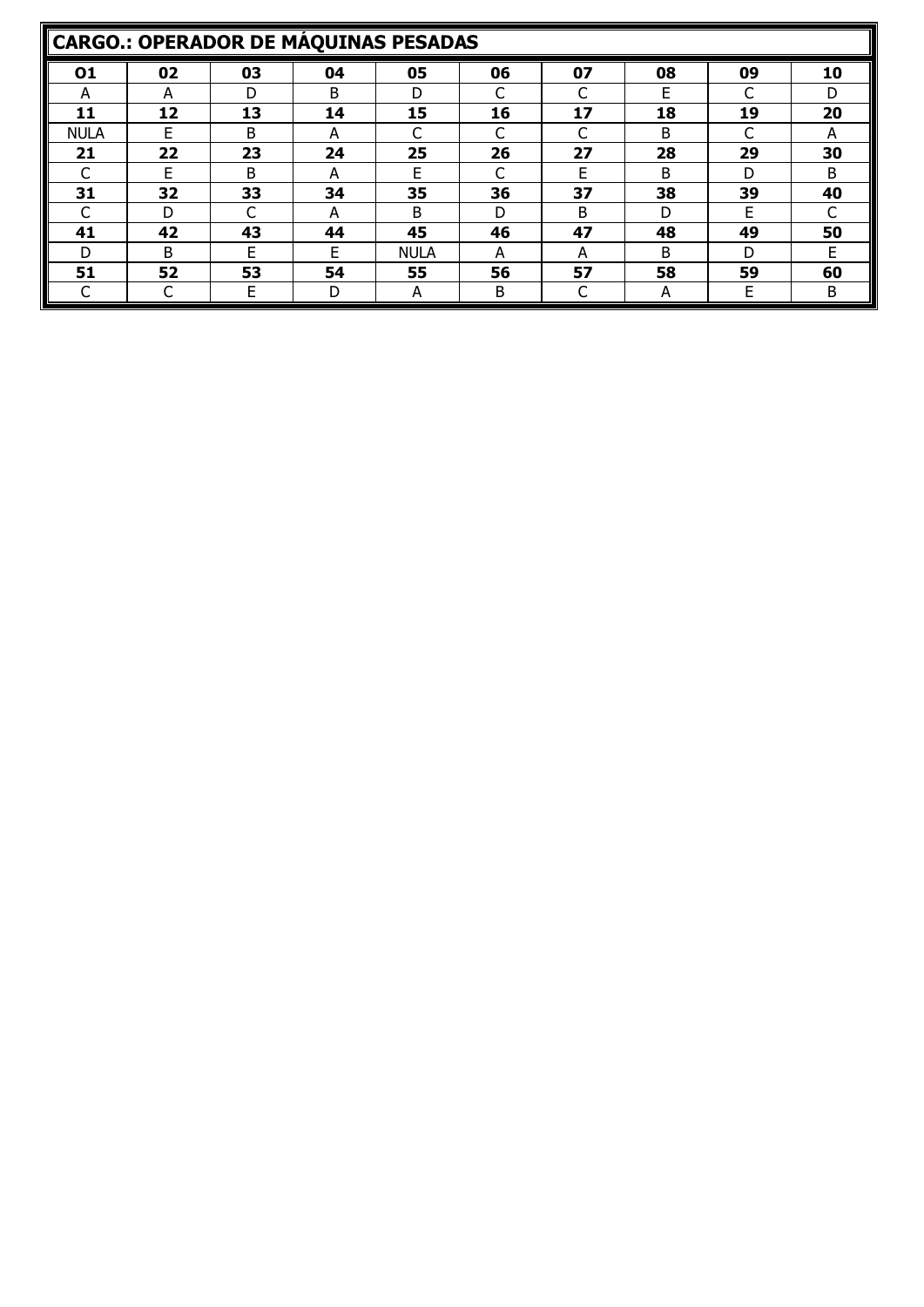

## GABARITOS OFICIAIS NÍVEL.: SUPERIOR – ESPECÍFICO DA EDUCAÇÃO

|    | <b>CARGO.: PROFESSOR DE EDUCAÇÃO BÁSICA - PEB II</b> |              |    |    |    |    |    |    |    |  |  |  |
|----|------------------------------------------------------|--------------|----|----|----|----|----|----|----|--|--|--|
| 01 | 02                                                   | 03           | 04 | 05 | 06 | 07 | 08 | 09 | 10 |  |  |  |
| B  |                                                      |              | А  | D  | D  |    | A  | B  | D  |  |  |  |
| 11 | 12                                                   | 13           | 14 | 15 | 16 | 17 | 18 | 19 | 20 |  |  |  |
|    | F                                                    | A            | B  | D  | F  | F  | D  | A  | B  |  |  |  |
| 21 | 22                                                   | 23           | 24 | 25 | 26 | 27 | 28 | 29 | 30 |  |  |  |
| A  | D                                                    | F            | D  | D  | А  | A  | B  | D  | D. |  |  |  |
| 31 | 32                                                   | 33           | 34 | 35 | 36 | 37 | 38 | 39 | 40 |  |  |  |
| D  | F                                                    | <sub>B</sub> | B. |    | B. | B  | D  | B  | D. |  |  |  |
| 41 | 42                                                   | 43           | 44 | 45 | 46 | 47 | 48 | 49 | 50 |  |  |  |
| D  | B                                                    | F            |    | D  | F  | D  | D  | B  |    |  |  |  |
| 51 | 52                                                   | 53           | 54 | 55 | 56 | 57 | 58 | 59 | 60 |  |  |  |
| D  | B                                                    | A            |    |    |    | D  | D  | D  |    |  |  |  |

|    | <b>CARGO.: PROFESSOR DE EDUCAÇÃO FÍSICA</b> |              |    |    |    |    |    |    |    |  |  |  |  |
|----|---------------------------------------------|--------------|----|----|----|----|----|----|----|--|--|--|--|
| 01 | 02                                          | 03           | 04 | 05 | 06 | 07 | 08 | 09 | 10 |  |  |  |  |
| B  |                                             |              | A  | D  | D  |    | A  | B  | D  |  |  |  |  |
| 11 | 12                                          | 13           | 14 | 15 | 16 | 17 | 18 | 19 | 20 |  |  |  |  |
|    | F                                           | А            | B  | D  | F  | F  | D  | А  | B  |  |  |  |  |
| 21 | 22                                          | 23           | 24 | 25 | 26 | 27 | 28 | 29 | 30 |  |  |  |  |
| А  | D                                           | F            | D  | D  | А  | А  | B  | D  | D  |  |  |  |  |
| 31 | 32                                          | 33           | 34 | 35 | 36 | 37 | 38 | 39 | 40 |  |  |  |  |
| D  | F                                           | B            | B  | ┌  | B  | B  | D  | B  | D  |  |  |  |  |
| 41 | 42                                          | 43           | 44 | 45 | 46 | 47 | 48 | 49 | 50 |  |  |  |  |
|    | F                                           | <sub>B</sub> | F  | F  | А  |    | B  | B  | А  |  |  |  |  |
| 51 | 52                                          | 53           | 54 | 55 | 56 | 57 | 58 | 59 | 60 |  |  |  |  |
|    | B                                           | A            | А  | B  |    | E  | D  | A  | F  |  |  |  |  |

|    | CARGO.: PROFESSOR DE EDUCAÇÃO INFANTIL |    |    |    |    |    |    |    |              |  |  |  |  |
|----|----------------------------------------|----|----|----|----|----|----|----|--------------|--|--|--|--|
| 01 | 02                                     | 03 | 04 | 05 | 06 | 07 | 08 | 09 | 10           |  |  |  |  |
| B  | F                                      |    | А  | D  | D  | ⌒  | А  | B  |              |  |  |  |  |
| 11 | 12                                     | 13 | 14 | 15 | 16 | 17 | 18 | 19 | 20           |  |  |  |  |
|    | F                                      | А  | В  | D  | F  | F  | D  | А  | B            |  |  |  |  |
| 21 | 22                                     | 23 | 24 | 25 | 26 | 27 | 28 | 29 | 30           |  |  |  |  |
| А  | D                                      | F  | D  | D  | А  | А  | B  | D  | D            |  |  |  |  |
| 31 | 32                                     | 33 | 34 | 35 | 36 | 37 | 38 | 39 | 40           |  |  |  |  |
| D  | F                                      | B  | В  | ┌  | B  | B  | D  | B  | D            |  |  |  |  |
| 41 | 42                                     | 43 | 44 | 45 | 46 | 47 | 48 | 49 | 50           |  |  |  |  |
| А  | F                                      | А  | B  | D  | А  | D  | A  | D  | <sub>B</sub> |  |  |  |  |
| 51 | 52                                     | 53 | 54 | 55 | 56 | 57 | 58 | 59 | 60           |  |  |  |  |
|    |                                        | B  | B  | D  | А  |    |    | B  |              |  |  |  |  |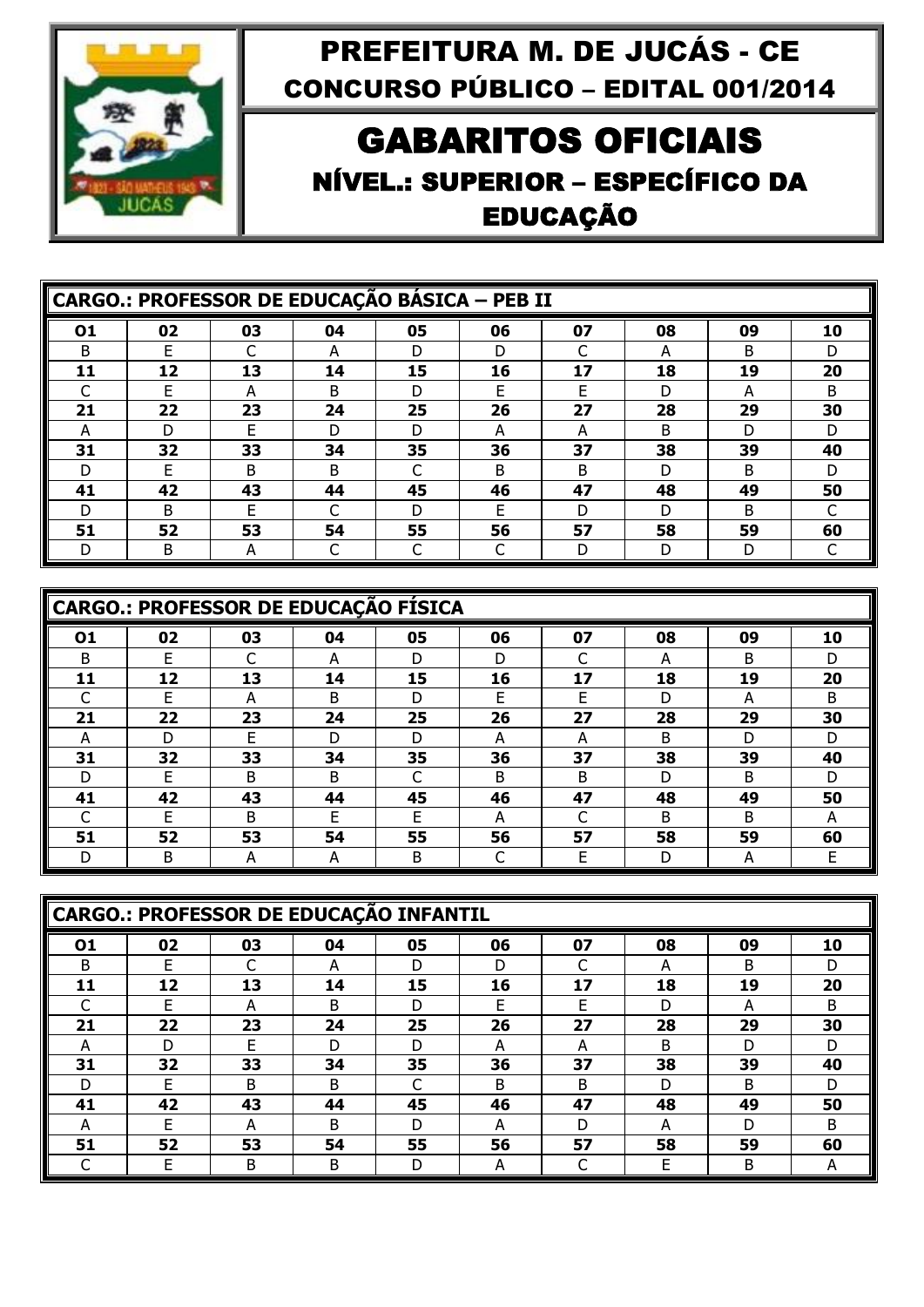|    |    | CARGO.: PROFESSOR PEB II - CIÊNCIAS |    |    |              |    |    |    |    |
|----|----|-------------------------------------|----|----|--------------|----|----|----|----|
| 01 | 02 | 03                                  | 04 | 05 | 06           | 07 | 08 | 09 | 10 |
| B  | F  |                                     | А  | D  | D            |    | А  | B  | D  |
| 11 | 12 | 13                                  | 14 | 15 | 16           | 17 | 18 | 19 | 20 |
|    | F  | А                                   | B  | D  | F            | F  | D  | A  | B  |
| 21 | 22 | 23                                  | 24 | 25 | 26           | 27 | 28 | 29 | 30 |
| A  | D  | E                                   | D  | D  | А            | А  | B  | D  | D  |
| 31 | 32 | 33                                  | 34 | 35 | 36           | 37 | 38 | 39 | 40 |
| D  | F  | B                                   | B  |    | B            | B  | D  | B  | D  |
| 41 | 42 | 43                                  | 44 | 45 | 46           | 47 | 48 | 49 | 50 |
|    | D  | F                                   | D  | B. | <sub>B</sub> | F  | A  | C  | F  |
| 51 | 52 | 53                                  | 54 | 55 | 56           | 57 | 58 | 59 | 60 |
| A  |    | F                                   | D  |    | А            | B  |    |    | B  |

|    | CARGO.: PROFESSOR PEB II - EDUCAÇÃO FÍSICA |    |    |    |    |    |    |    |    |  |  |  |
|----|--------------------------------------------|----|----|----|----|----|----|----|----|--|--|--|
| 01 | 02                                         | 03 | 04 | 05 | 06 | 07 | 08 | 09 | 10 |  |  |  |
| B  | F                                          |    | A  | D  | D  |    | A  | B  | D  |  |  |  |
| 11 | 12                                         | 13 | 14 | 15 | 16 | 17 | 18 | 19 | 20 |  |  |  |
|    | F                                          | А  | R. | D  | F  | F  | D. | А  | B  |  |  |  |
| 21 | 22                                         | 23 | 24 | 25 | 26 | 27 | 28 | 29 | 30 |  |  |  |
| А  | D                                          | F  | D  | D  | A  | А  | B. | D  | D  |  |  |  |
| 31 | 32                                         | 33 | 34 | 35 | 36 | 37 | 38 | 39 | 40 |  |  |  |
| D  | F                                          | B  | B  | ┌  | B  | B  | D  | B  | D  |  |  |  |
| 41 | 42                                         | 43 | 44 | 45 | 46 | 47 | 48 | 49 | 50 |  |  |  |
|    | F                                          | B  | F  | F  | A  | C  | B. | B  | А  |  |  |  |
| 51 | 52                                         | 53 | 54 | 55 | 56 | 57 | 58 | 59 | 60 |  |  |  |
| D  | B                                          | A  | A  | Β  |    | Е  | D  | A  | F  |  |  |  |

|    |    | CARGO.: PROFESSOR PEB II - GEOGRAFIA |    |    |              |              |    |    |    |
|----|----|--------------------------------------|----|----|--------------|--------------|----|----|----|
| 01 | 02 | 03                                   | 04 | 05 | 06           | 07           | 08 | 09 | 10 |
| B  | F  |                                      | А  | D  | D            |              | А  | B  | D  |
| 11 | 12 | 13                                   | 14 | 15 | 16           | 17           | 18 | 19 | 20 |
|    | E  | А                                    | B  | D  | F            | Е            | D  | А  | B  |
| 21 | 22 | 23                                   | 24 | 25 | 26           | 27           | 28 | 29 | 30 |
| А  | D  | F                                    | D  | D  | А            | А            | B  | D  | D  |
| 31 | 32 | 33                                   | 34 | 35 | 36           | 37           | 38 | 39 | 40 |
| D  | F  | <sub>B</sub>                         | B  |    | <sub>B</sub> | <sub>B</sub> | D  | B  | D  |
| 41 | 42 | 43                                   | 44 | 45 | 46           | 47           | 48 | 49 | 50 |
| F  |    | F                                    | F  | B  | А            | В            | F  | B  | F  |
| 51 | 52 | 53                                   | 54 | 55 | 56           | 57           | 58 | 59 | 60 |
| F  |    | А                                    | F  |    |              | D            | А  | А  | D  |

|    |    | CARGO.: PROFESSOR PEB II - HISTÓRIA |    |    |    |    |             |    |    |
|----|----|-------------------------------------|----|----|----|----|-------------|----|----|
| 01 | 02 | 03                                  | 04 | 05 | 06 | 07 | 08          | 09 | 10 |
| B  | F  |                                     | А  | D  | D  |    | А           | B  |    |
| 11 | 12 | 13                                  | 14 | 15 | 16 | 17 | 18          | 19 | 20 |
|    | F  | А                                   | B  | D  | F  | E  | D           | А  | B  |
| 21 | 22 | 23                                  | 24 | 25 | 26 | 27 | 28          | 29 | 30 |
| А  |    | F                                   | D  | D  | А  | A  | B           | D  | D  |
| 31 | 32 | 33                                  | 34 | 35 | 36 | 37 | 38          | 39 | 40 |
|    | F  | B                                   | B  |    | B  | B  | D           | B  |    |
| 41 | 42 | 43                                  | 44 | 45 | 46 | 47 | 48          | 49 | 50 |
| А  |    |                                     |    | D  |    |    | D           | B  | B  |
| 51 | 52 | 53                                  | 54 | 55 | 56 | 57 | 58          | 59 | 60 |
|    | A  |                                     | A  |    | D  | r  | <b>NULA</b> |    |    |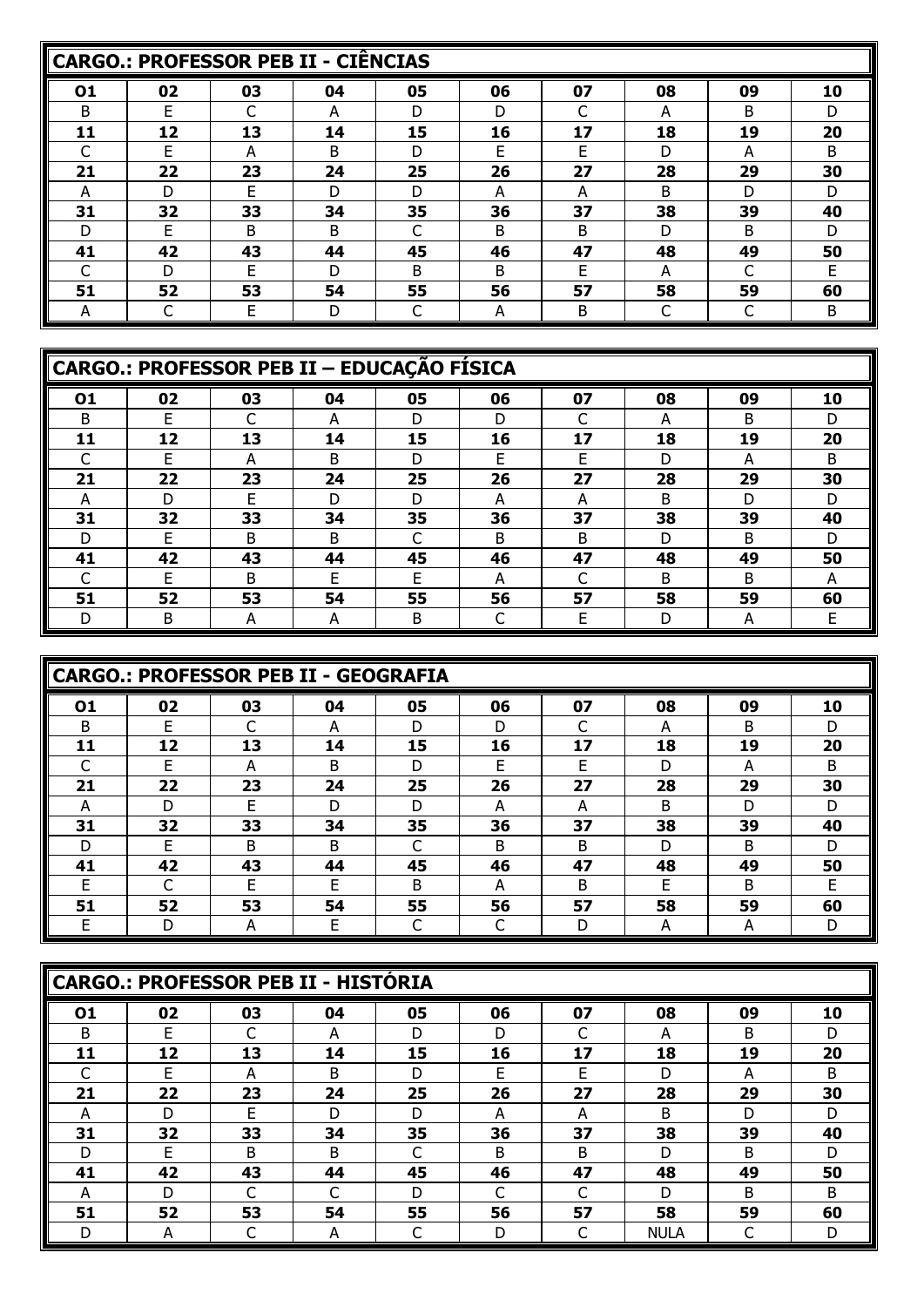|    |    | CARGO.: PROFESSOR PEB II - INGLÊS |    |    |    |              |    |              |    |
|----|----|-----------------------------------|----|----|----|--------------|----|--------------|----|
| 01 | 02 | 03                                | 04 | 05 | 06 | 07           | 08 | 09           | 10 |
| B  | F  | ⌒                                 | А  | D  | D  | C            | A  | B            | D  |
| 11 | 12 | 13                                | 14 | 15 | 16 | 17           | 18 | 19           | 20 |
|    | E  | A                                 | B  | D  | E  | F            | D  | A            | B  |
| 21 | 22 | 23                                | 24 | 25 | 26 | 27           | 28 | 29           | 30 |
| A  | D  | F                                 | D  | D  | А  | A            | B  | D            | D  |
| 31 | 32 | 33                                | 34 | 35 | 36 | 37           | 38 | 39           | 40 |
| D  | F  | B.                                | B  |    | B  | <sub>B</sub> | D  | <sub>B</sub> | D  |
| 41 | 42 | 43                                | 44 | 45 | 46 | 47           | 48 | 49           | 50 |
| B. | А  |                                   | B  |    | D  | A            | B  | A            | D  |
| 51 | 52 | 53                                | 54 | 55 | 56 | 57           | 58 | 59           | 60 |
| A  |    | А                                 | A  | A  | А  | B            |    | C            |    |

|    |    | <b>CARGO.: PROFESSOR PEB II - MATEMÁTICA</b> |    |    |    |    |    |    |    |
|----|----|----------------------------------------------|----|----|----|----|----|----|----|
| 01 | 02 | 03                                           | 04 | 05 | 06 | 07 | 08 | 09 | 10 |
| B  |    | C                                            | A  | D  | D  |    | A  | B  | D  |
| 11 | 12 | 13                                           | 14 | 15 | 16 | 17 | 18 | 19 | 20 |
|    | F  | A                                            | B  | D  | F  | F  | D  | A  | B  |
| 21 | 22 | 23                                           | 24 | 25 | 26 | 27 | 28 | 29 | 30 |
| А  | D  | F                                            | D  | D  | А  | А  | B  | D  | D  |
| 31 | 32 | 33                                           | 34 | 35 | 36 | 37 | 38 | 39 | 40 |
| D  | F  | B                                            | B  | ┌  | B  | B  | D  | B  | D  |
| 41 | 42 | 43                                           | 44 | 45 | 46 | 47 | 48 | 49 | 50 |
| A  | F  | A                                            | B  | D  | А  | E  | D  | B  | F  |
| 51 | 52 | 53                                           | 54 | 55 | 56 | 57 | 58 | 59 | 60 |
| B  | D  | ◡                                            | B  | Β  |    | D  | B  | A  | D  |

|              |    | CARGO.: PROFESSOR PEB II - PORTUGUÊS |    |    |              |    |    |    |    |
|--------------|----|--------------------------------------|----|----|--------------|----|----|----|----|
| 01           | 02 | 03                                   | 04 | 05 | 06           | 07 | 08 | 09 | 10 |
| <sub>B</sub> | F  |                                      | А  | D  | D            |    | А  | B  | D  |
| 11           | 12 | 13                                   | 14 | 15 | 16           | 17 | 18 | 19 | 20 |
|              |    | А                                    | B  | D  | F            | Е  | D  | А  | B  |
| 21           | 22 | 23                                   | 24 | 25 | 26           | 27 | 28 | 29 | 30 |
| А            | D  | F                                    | D  | D  | A            | А  | B  | D  | D  |
| 31           | 32 | 33                                   | 34 | 35 | 36           | 37 | 38 | 39 | 40 |
|              |    | B.                                   | B  |    | <sub>B</sub> | B  | D  | B  | D  |
| 41           | 42 | 43                                   | 44 | 45 | 46           | 47 | 48 | 49 | 50 |
| D            | А  | B                                    | D  | D  | F            | E  | B  |    |    |
| 51           | 52 | 53                                   | 54 | 55 | 56           | 57 | 58 | 59 | 60 |
|              |    |                                      | B  |    | А            | D  | D  | А  | B  |

|    |    | <b>CARGO.: PSICOPEDAGOGO</b> |    |    |    |    |    |    |    |
|----|----|------------------------------|----|----|----|----|----|----|----|
| 01 | 02 | 03                           | 04 | 05 | 06 | 07 | 08 | 09 | 10 |
| B  | F  |                              | А  | D  | D  | ⌒  | А  | B  | D  |
| 11 | 12 | 13                           | 14 | 15 | 16 | 17 | 18 | 19 | 20 |
|    | F  | A                            | B  | D  | F  | F  | D  | А  | B  |
| 21 | 22 | 23                           | 24 | 25 | 26 | 27 | 28 | 29 | 30 |
| A  | D  | F                            | D  | D  | A  | A  | B  | D  | D  |
| 31 | 32 | 33                           | 34 | 35 | 36 | 37 | 38 | 39 | 40 |
| D  | F  | B                            | B  |    | B  | B  | D  | B  | D  |
| 41 | 42 | 43                           | 44 | 45 | 46 | 47 | 48 | 49 | 50 |
| F  | А  |                              | F  | D  |    | ◠  | B  | F  | F  |
| 51 | 52 | 53                           | 54 | 55 | 56 | 57 | 58 | 59 | 60 |
| Е  | А  |                              | B  | Е  | D  | B  | D  | ◡  | A  |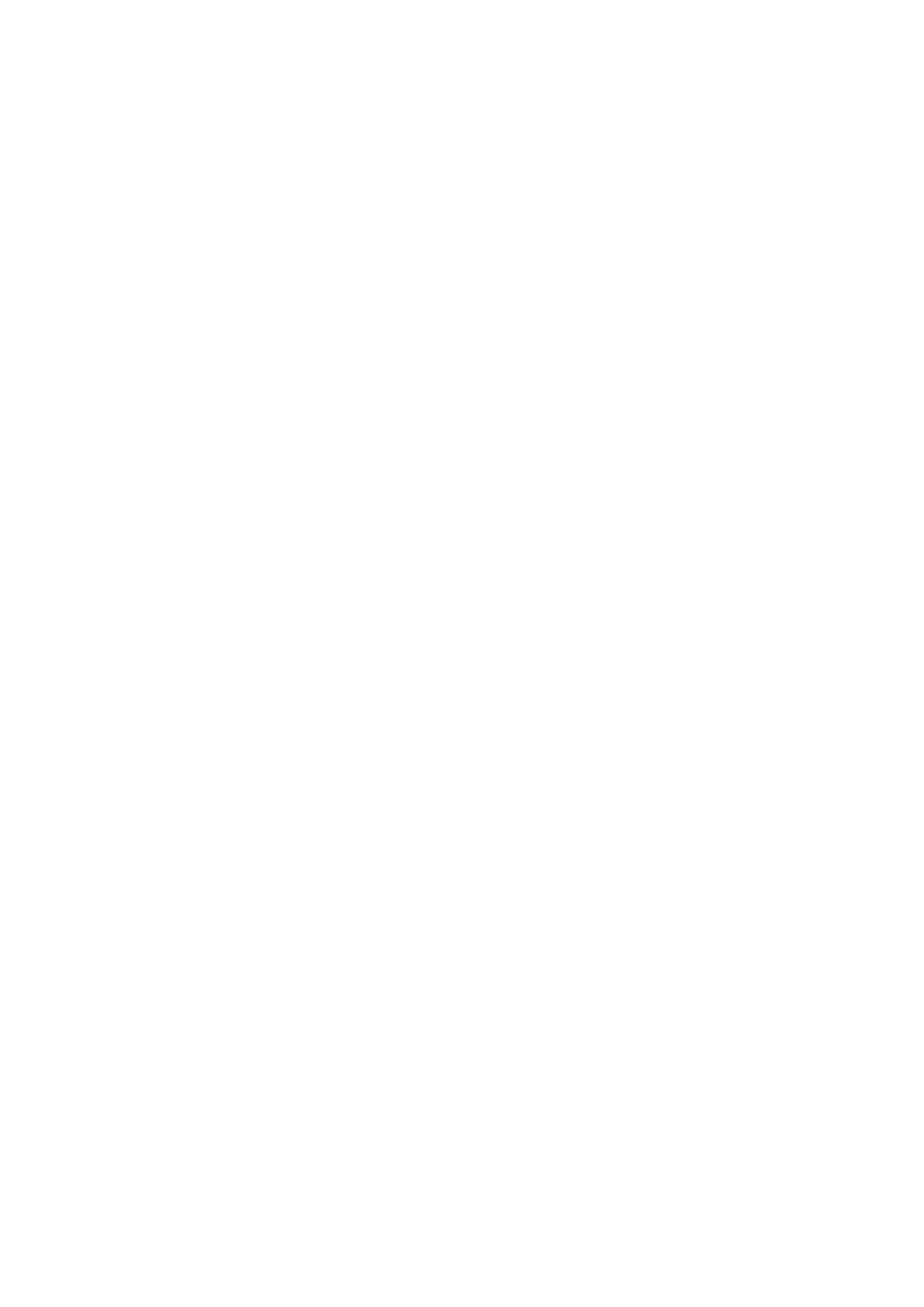

#### GABARITOS OFICIAIS NÍVEL.: MÉDIO

|    |    | <b>CARGO.: AGENTE ADMINISTRATIVO</b> |    |    |             |    |    |    |    |
|----|----|--------------------------------------|----|----|-------------|----|----|----|----|
| 01 | 02 | 03                                   | 04 | 05 | 06          | 07 | 08 | 09 | 10 |
| А  | D  | C                                    | F  | B  | F           | ⌒  | А  | D  | B  |
| 11 | 12 | 13                                   | 14 | 15 | 16          | 17 | 18 | 19 | 20 |
|    |    | А                                    | B  | А  | F           |    | B  | F  |    |
| 21 | 22 | 23                                   | 24 | 25 | 26          | 27 | 28 | 29 | 30 |
| F  | А  | D                                    | D  | F  | <b>NULA</b> | D  | B  | B  | D  |
| 31 | 32 | 33                                   | 34 | 35 | 36          | 37 | 38 | 39 | 40 |
| F  |    | <sub>B</sub>                         | F  | D  | A           | B  | B  | ⌒  | А  |
| 41 | 42 | 43                                   | 44 | 45 | 46          | 47 | 48 | 49 | 50 |
|    | F  | D                                    | B  | D  |             | А  | D  | A  | B  |
| 51 | 52 | 53                                   | 54 | 55 | 56          | 57 | 58 | 59 | 60 |
| B  | А  |                                      | А  | A  |             | A  |    | B  | B  |

|    | <b>CARGO.: AGENTE MUNICIPAL DE TRÂNSITO</b> |    |    |    |             |    |    |    |    |  |  |  |  |
|----|---------------------------------------------|----|----|----|-------------|----|----|----|----|--|--|--|--|
| 01 | 02                                          | 03 | 04 | 05 | 06          | 07 | 08 | 09 | 10 |  |  |  |  |
| A  |                                             | D  | F  | A  | B           | B  | D  |    | F  |  |  |  |  |
| 11 | 12                                          | 13 | 14 | 15 | 16          | 17 | 18 | 19 | 20 |  |  |  |  |
|    | А                                           | B  | D  | A  |             | ⌒  | А  | C  | A  |  |  |  |  |
| 21 | 22                                          | 23 | 24 | 25 | 26          | 27 | 28 | 29 | 30 |  |  |  |  |
|    | F                                           | B  | А  | F  | A           | B  | A  | А  | B  |  |  |  |  |
| 31 | 32                                          | 33 | 34 | 35 | 36          | 37 | 38 | 39 | 40 |  |  |  |  |
| B  | F                                           | А  | F  | ⌒  | <b>NULA</b> | B  | ┌  | D  | B  |  |  |  |  |
| 41 | 42                                          | 43 | 44 | 45 | 46          | 47 | 48 | 49 | 50 |  |  |  |  |
| А  | D                                           |    | B  | A  |             | E  | B  | D  | B  |  |  |  |  |
| 51 | 52                                          | 53 | 54 | 55 | 56          | 57 | 58 | 59 | 60 |  |  |  |  |
| А  |                                             | F  | D  | E  | B           | D  | В  | E  | А  |  |  |  |  |

| <b>CARGO.: AUTOCADISTA</b> |    |        |    |    |             |    |    |    |    |
|----------------------------|----|--------|----|----|-------------|----|----|----|----|
| 01                         | 02 | 03     | 04 | 05 | 06          | 07 | 08 | 09 | 10 |
| A                          |    | D      | E  | A  | B           | B  | D  | C  | F  |
| 11                         | 12 | 13     | 14 | 15 | 16          | 17 | 18 | 19 | 20 |
|                            | A  | B      | D  | А  | ⌒           | C  | А  | ⌒  | А  |
| 21                         | 22 | 23     | 24 | 25 | 26          | 27 | 28 | 29 | 30 |
|                            | F  | B      | А  | E  | A           | B  | A  | A  | B  |
| 31                         | 32 | 33     | 34 | 35 | 36          | 37 | 38 | 39 | 40 |
| B                          | F  | A      | F  | C  | <b>NULA</b> | B  | C  | D  | B  |
| 41                         | 42 | 43     | 44 | 45 | 46          | 47 | 48 | 49 | 50 |
| B                          | F  | А      | D  | D  | D           | D  | F  | A  | F  |
| 51                         | 52 | 53     | 54 | 55 | 56          | 57 | 58 | 59 | 60 |
| D                          | A  | ⌒<br>֊ | А  | D  | ◡           | A  | D  | Β  | B  |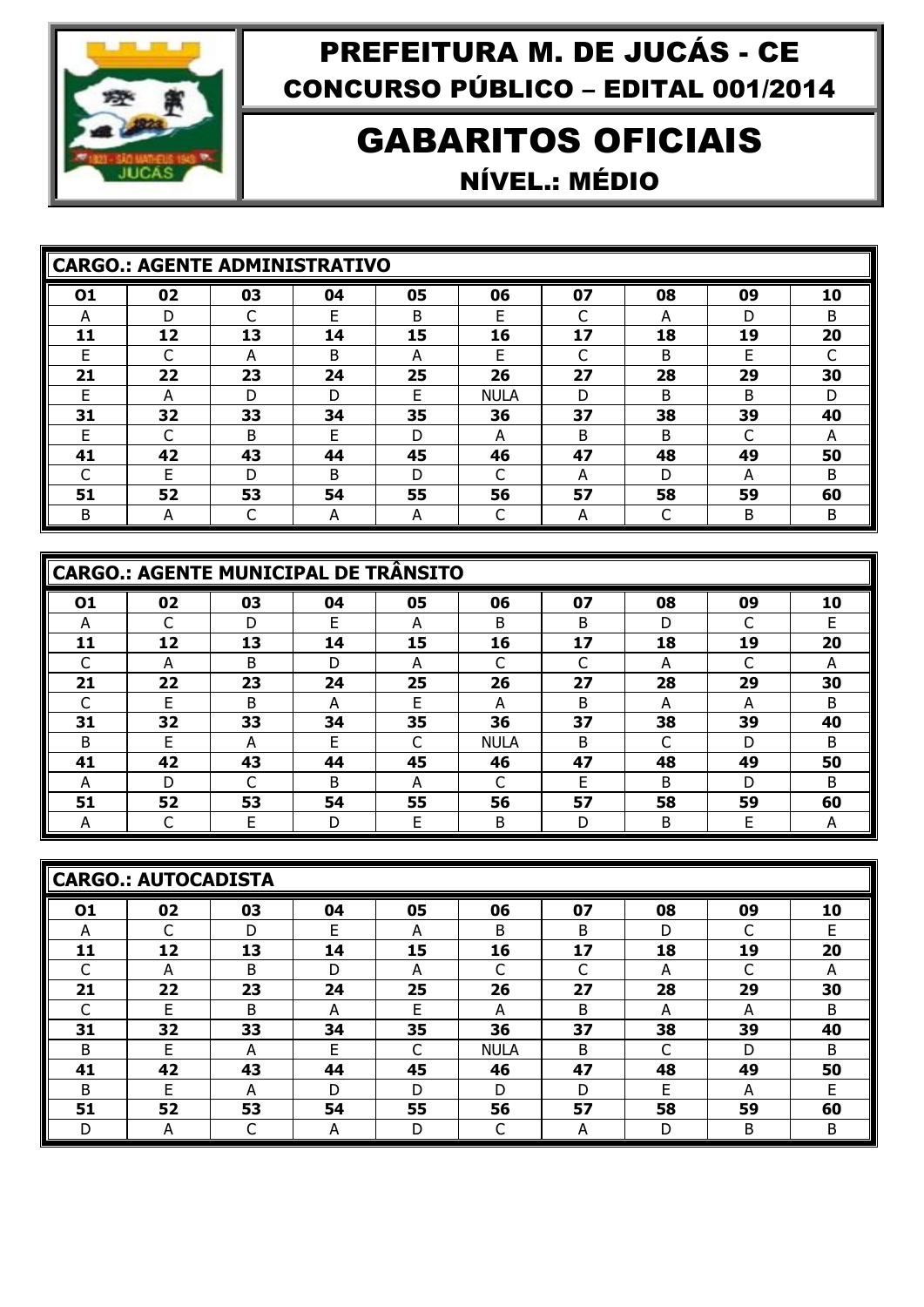|    |    | CARGO.: FISCAL DE TRIBUTOS |    |    |             |    |    |    |    |
|----|----|----------------------------|----|----|-------------|----|----|----|----|
| 01 | 02 | 03                         | 04 | 05 | 06          | 07 | 08 | 09 | 10 |
| A  |    | D                          | E  | A  | B           | B  | D  | C  | F  |
| 11 | 12 | 13                         | 14 | 15 | 16          | 17 | 18 | 19 | 20 |
|    | A  | B                          | D  | А  |             |    | А  | C  | А  |
| 21 | 22 | 23                         | 24 | 25 | 26          | 27 | 28 | 29 | 30 |
|    | F  | <sub>B</sub>               | А  | E  | А           | B  | А  | A  | B  |
| 31 | 32 | 33                         | 34 | 35 | 36          | 37 | 38 | 39 | 40 |
| B  | E  | А                          | E  | C  | <b>NULA</b> | B  | C  | D  | B  |
| 41 | 42 | 43                         | 44 | 45 | 46          | 47 | 48 | 49 | 50 |
| E  | D  |                            | А  |    | B           | A  | C  | C  | F  |
| 51 | 52 | 53                         | 54 | 55 | 56          | 57 | 58 | 59 | 60 |
| A  | D  | A                          | B  | E  | A           | A  | C  | E  | D  |
|    |    |                            |    |    |             |    |    |    |    |

|    | <b>CARGO.: GUARDA MUNICIPAL</b> |              |    |    |             |        |    |    |    |  |  |  |  |
|----|---------------------------------|--------------|----|----|-------------|--------|----|----|----|--|--|--|--|
| 01 | 02                              | 03           | 04 | 05 | 06          | 07     | 08 | 09 | 10 |  |  |  |  |
| A  |                                 | D            | E  | A  | B           | B      | D  | C  | F  |  |  |  |  |
| 11 | 12                              | 13           | 14 | 15 | 16          | 17     | 18 | 19 | 20 |  |  |  |  |
| C  | А                               | <sub>B</sub> | D  | А  | ⌒           | ┌      | А  | ┌  | А  |  |  |  |  |
| 21 | 22                              | 23           | 24 | 25 | 26          | 27     | 28 | 29 | 30 |  |  |  |  |
| ┌  | E                               | B            | А  | E  | А           | B      | A  | А  | B  |  |  |  |  |
| 31 | 32                              | 33           | 34 | 35 | 36          | 37     | 38 | 39 | 40 |  |  |  |  |
| B  | F                               | А            | E  | C  | <b>NULA</b> | B      | r  | D  | B  |  |  |  |  |
| 41 | 42                              | 43           | 44 | 45 | 46          | 47     | 48 | 49 | 50 |  |  |  |  |
| B  | B                               | B.           | C  | B  | $\sqrt{2}$  | А      | B  | D  | F  |  |  |  |  |
| 51 | 52                              | 53           | 54 | 55 | 56          | 57     | 58 | 59 | 60 |  |  |  |  |
| A  | ⌒                               | C            | С  | E  | A           | ┌<br>◡ | D  | D  | D  |  |  |  |  |

|    | CARGO.: TÉCNICO AGRÍCOLA |    |    |    |             |    |    |    |    |  |  |  |  |
|----|--------------------------|----|----|----|-------------|----|----|----|----|--|--|--|--|
| 01 | 02                       | 03 | 04 | 05 | 06          | 07 | 08 | 09 | 10 |  |  |  |  |
| A  |                          | D  | F  | A  | B           | B  | D  |    | F  |  |  |  |  |
| 11 | 12                       | 13 | 14 | 15 | 16          | 17 | 18 | 19 | 20 |  |  |  |  |
|    | А                        | B  | D  | A  |             | ⌒  | A  | C  | A  |  |  |  |  |
| 21 | 22                       | 23 | 24 | 25 | 26          | 27 | 28 | 29 | 30 |  |  |  |  |
|    | F                        | B  | А  | F  | A           | B  | A  | A  | B  |  |  |  |  |
| 31 | 32                       | 33 | 34 | 35 | 36          | 37 | 38 | 39 | 40 |  |  |  |  |
| B  | F                        | А  | F  |    | <b>NULA</b> | B  |    | D  | B  |  |  |  |  |
| 41 | 42                       | 43 | 44 | 45 | 46          | 47 | 48 | 49 | 50 |  |  |  |  |
| E  | А                        |    | D  | F  | B           | E  | А  | B  | D  |  |  |  |  |
| 51 | 52                       | 53 | 54 | 55 | 56          | 57 | 58 | 59 | 60 |  |  |  |  |
|    |                          | А  | А  | D  |             | C  | A  | C  | B  |  |  |  |  |

|    | CARGO.: TÉCNICO DE HIGIENE BUCAL |    |    |    |             |    |    |    |    |  |  |  |  |
|----|----------------------------------|----|----|----|-------------|----|----|----|----|--|--|--|--|
| 01 | 02                               | 03 | 04 | 05 | 06          | 07 | 08 | 09 | 10 |  |  |  |  |
| А  |                                  | D  | F  | A  | B           | B  | D  | ┌  | F  |  |  |  |  |
| 11 | 12                               | 13 | 14 | 15 | 16          | 17 | 18 | 19 | 20 |  |  |  |  |
|    | А                                | B  | D  | А  |             |    | А  | ⌒  | А  |  |  |  |  |
| 21 | 22                               | 23 | 24 | 25 | 26          | 27 | 28 | 29 | 30 |  |  |  |  |
|    | F                                | B  | А  | F  | А           | B  | A  | A  | B  |  |  |  |  |
| 31 | 32                               | 33 | 34 | 35 | 36          | 37 | 38 | 39 | 40 |  |  |  |  |
| B  | F                                | A  | F  | r  | <b>NULA</b> | B  | C  | D  | B  |  |  |  |  |
| 41 | 42                               | 43 | 44 | 45 | 46          | 47 | 48 | 49 | 50 |  |  |  |  |
| F  |                                  | F  | D  | D  | B           | D  | B  | А  | B  |  |  |  |  |
| 51 | 52                               | 53 | 54 | 55 | 56          | 57 | 58 | 59 | 60 |  |  |  |  |
| А  | B                                | D  | E  | D  | А           | B  |    | D  | B  |  |  |  |  |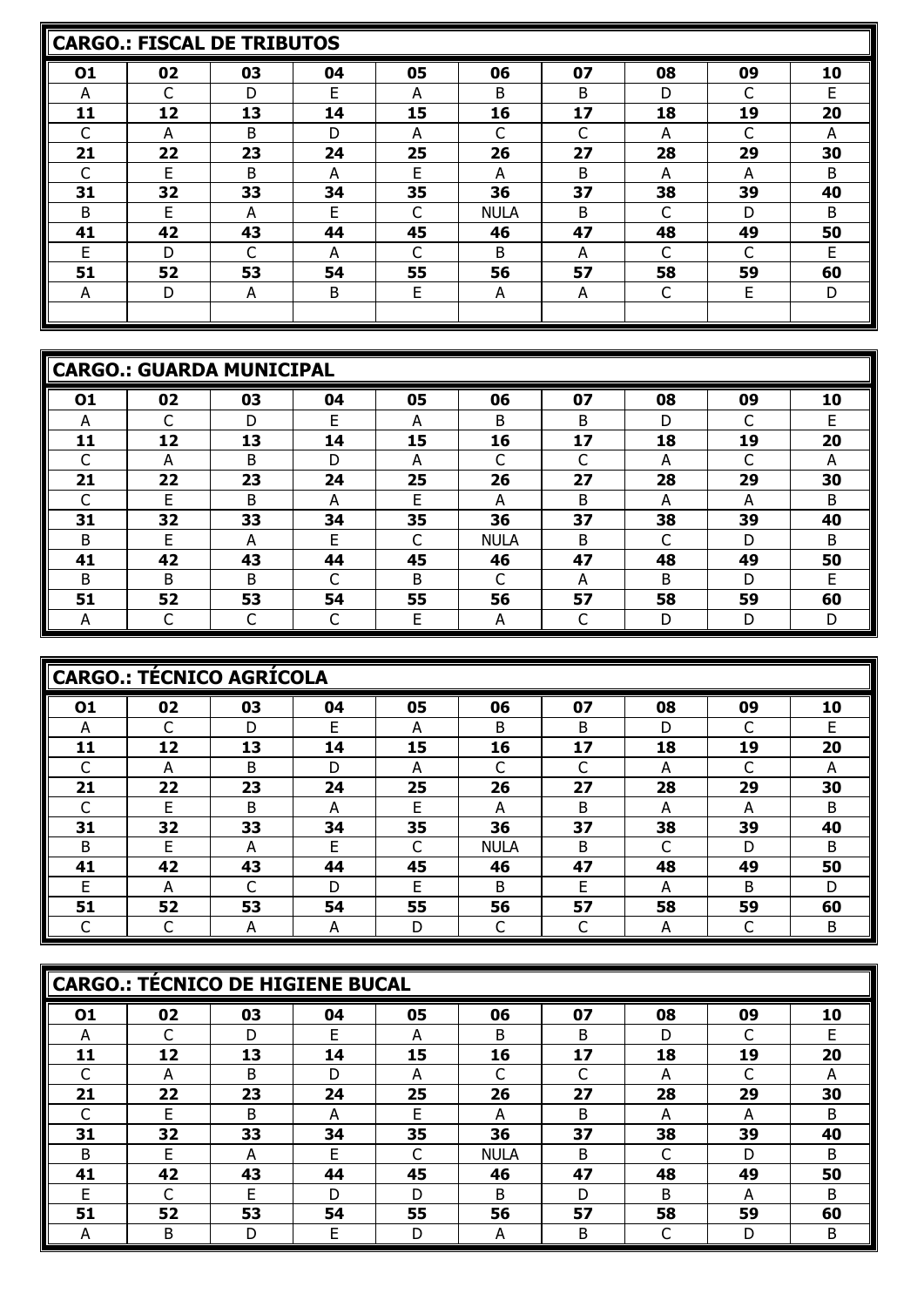|    | <b>CARGO.: TÉCNICO EM AGROPECUÁRIA</b> |    |    |    |             |             |    |    |    |  |  |  |  |
|----|----------------------------------------|----|----|----|-------------|-------------|----|----|----|--|--|--|--|
| 01 | 02                                     | 03 | 04 | 05 | 06          | 07          | 08 | 09 | 10 |  |  |  |  |
| А  |                                        | D  | E  | А  | B           | B           | D  |    |    |  |  |  |  |
| 11 | 12                                     | 13 | 14 | 15 | 16          | 17          | 18 | 19 | 20 |  |  |  |  |
|    | А                                      | B  | D  | А  |             |             | А  |    | А  |  |  |  |  |
| 21 | 22                                     | 23 | 24 | 25 | 26          | 27          | 28 | 29 | 30 |  |  |  |  |
|    | E                                      | B  | А  | Е  | А           | B           | А  | А  | B  |  |  |  |  |
| 31 | 32                                     | 33 | 34 | 35 | 36          | 37          | 38 | 39 | 40 |  |  |  |  |
| B  | F                                      | А  | F  |    | <b>NULA</b> | B.          |    | D  | B  |  |  |  |  |
| 41 | 42                                     | 43 | 44 | 45 | 46          | 47          | 48 | 49 | 50 |  |  |  |  |
| А  | F                                      | F  | B  |    |             | А           | А  | C  | D  |  |  |  |  |
| 51 | 52                                     | 53 | 54 | 55 | 56          | 57          | 58 | 59 | 60 |  |  |  |  |
| B  | D                                      | B  | D  |    | А           | <b>NULA</b> | D  | E  | F  |  |  |  |  |

|    | <b>CARGO.: TÉCNICO EM ENFERMAGEM</b> |    |    |    |             |    |    |    |    |  |  |  |  |
|----|--------------------------------------|----|----|----|-------------|----|----|----|----|--|--|--|--|
| 01 | 02                                   | 03 | 04 | 05 | 06          | 07 | 08 | 09 | 10 |  |  |  |  |
| A  |                                      | D  | F  | A  | B           | B  | D  | C  | F  |  |  |  |  |
| 11 | 12                                   | 13 | 14 | 15 | 16          | 17 | 18 | 19 | 20 |  |  |  |  |
|    | А                                    | B  | D  | A  |             | ⌒  | А  | ┌  | А  |  |  |  |  |
| 21 | 22                                   | 23 | 24 | 25 | 26          | 27 | 28 | 29 | 30 |  |  |  |  |
|    | F                                    | B  | А  | F  | А           | B  | A  | A  | B  |  |  |  |  |
| 31 | 32                                   | 33 | 34 | 35 | 36          | 37 | 38 | 39 | 40 |  |  |  |  |
| B  | F                                    | А  | F  | C  | <b>NULA</b> | B  | ┌  | D  | B  |  |  |  |  |
| 41 | 42                                   | 43 | 44 | 45 | 46          | 47 | 48 | 49 | 50 |  |  |  |  |
|    | D                                    | E  |    |    | F           | B  | B  | D  | А  |  |  |  |  |
| 51 | 52                                   | 53 | 54 | 55 | 56          | 57 | 58 | 59 | 60 |  |  |  |  |
| A  |                                      |    | B  | F  |             | E  | D  | D  | B  |  |  |  |  |

|    | <b>CARGO.: TÉCNICO EM LABORATÓRIO</b> |    |    |    |             |    |    |    |    |  |  |  |  |  |
|----|---------------------------------------|----|----|----|-------------|----|----|----|----|--|--|--|--|--|
| 01 | 02                                    | 03 | 04 | 05 | 06          | 07 | 08 | 09 | 10 |  |  |  |  |  |
| А  |                                       | D  | E  | А  | B           | B  | D  | C  | F  |  |  |  |  |  |
| 11 | 12                                    | 13 | 14 | 15 | 16          | 17 | 18 | 19 | 20 |  |  |  |  |  |
|    | А                                     | B  | D  | A  |             | r  | А  |    | A  |  |  |  |  |  |
| 21 | 22                                    | 23 | 24 | 25 | 26          | 27 | 28 | 29 | 30 |  |  |  |  |  |
|    | F                                     | B  | A  | E  | A           | B  | A  | A  | B  |  |  |  |  |  |
| 31 | 32                                    | 33 | 34 | 35 | 36          | 37 | 38 | 39 | 40 |  |  |  |  |  |
| B  | F                                     | А  | F  | ⌒  | <b>NULA</b> | B  |    | D  | B  |  |  |  |  |  |
| 41 | 42                                    | 43 | 44 | 45 | 46          | 47 | 48 | 49 | 50 |  |  |  |  |  |
| B  | F                                     | F  | B  | F  | А           | E  |    |    |    |  |  |  |  |  |
| 51 | 52                                    | 53 | 54 | 55 | 56          | 57 | 58 | 59 | 60 |  |  |  |  |  |
| A  | F                                     | B  | F  | F  | F           | B  | А  | F  | F  |  |  |  |  |  |

|    | CARGO.: TÉCNICO EM RADIOLOGIA |    |    |    |             |    |    |    |    |  |  |  |  |
|----|-------------------------------|----|----|----|-------------|----|----|----|----|--|--|--|--|
| 01 | 02                            | 03 | 04 | 05 | 06          | 07 | 08 | 09 | 10 |  |  |  |  |
| А  |                               | D  | E  | А  | B           | B  | D  | ┌  |    |  |  |  |  |
| 11 | 12                            | 13 | 14 | 15 | 16          | 17 | 18 | 19 | 20 |  |  |  |  |
|    | А                             | B  | D  | А  |             |    | A  |    | А  |  |  |  |  |
| 21 | 22                            | 23 | 24 | 25 | 26          | 27 | 28 | 29 | 30 |  |  |  |  |
|    | F                             | B  | А  | E  | А           | B  | A  | A  | B  |  |  |  |  |
| 31 | 32                            | 33 | 34 | 35 | 36          | 37 | 38 | 39 | 40 |  |  |  |  |
| B  | F                             | А  | F  | C  | <b>NULA</b> | B  | C  | D  | B  |  |  |  |  |
| 41 | 42                            | 43 | 44 | 45 | 46          | 47 | 48 | 49 | 50 |  |  |  |  |
|    | А                             | D  | F. | ┌  | А           | B  | B  | B  | А  |  |  |  |  |
| 51 | 52                            | 53 | 54 | 55 | 56          | 57 | 58 | 59 | 60 |  |  |  |  |
|    | E                             | A  | D  | A  | D           | E  | D  | ◠  | A  |  |  |  |  |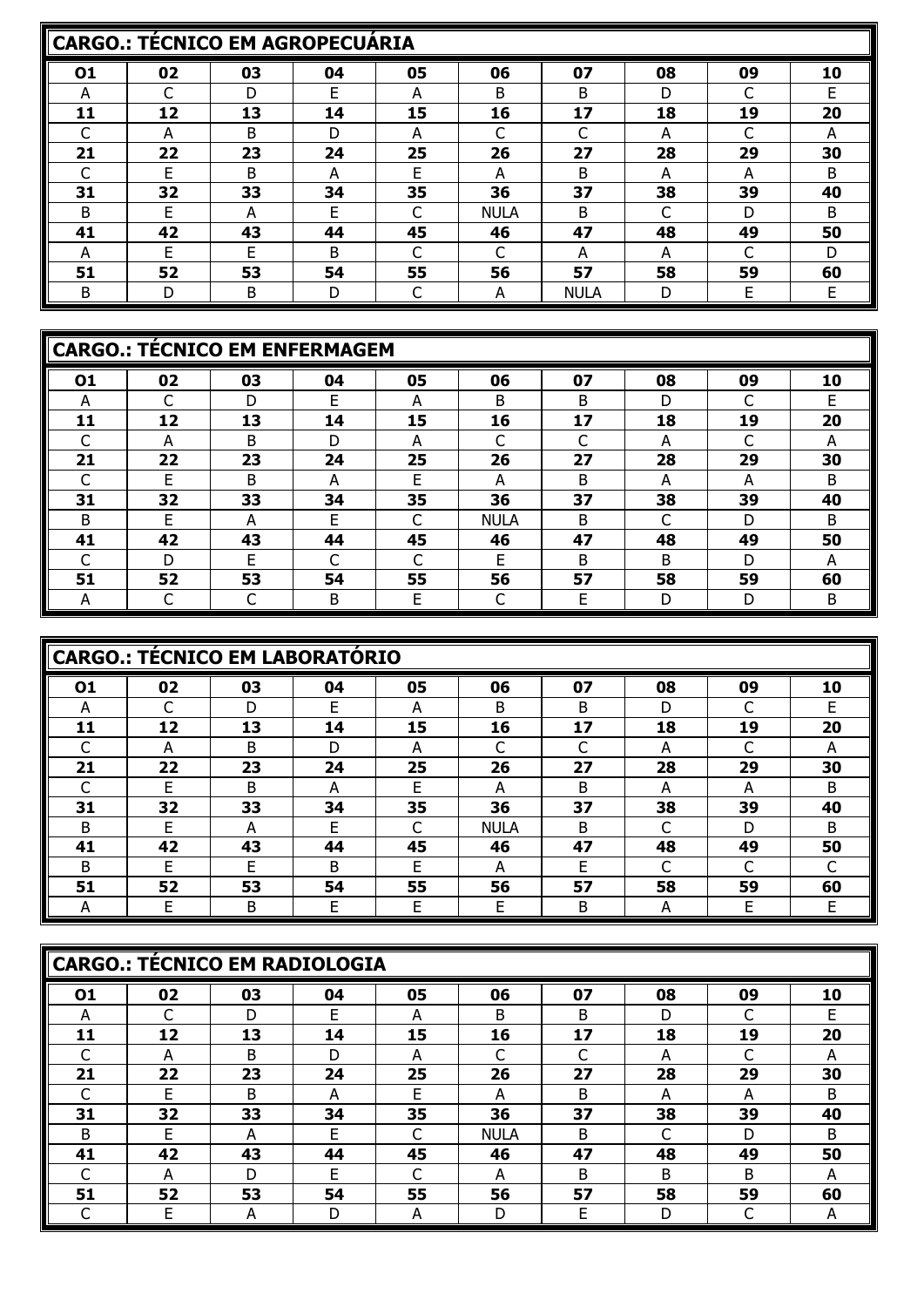|    | <b>CARGO.: TOPÓGRAFO</b> |    |    |    |             |    |    |    |    |
|----|--------------------------|----|----|----|-------------|----|----|----|----|
| 01 | 02                       | 03 | 04 | 05 | 06          | 07 | 08 | 09 | 10 |
| A  |                          | D  | E  | А  | B           | B  | D  | C  | F  |
| 11 | 12                       | 13 | 14 | 15 | 16          | 17 | 18 | 19 | 20 |
|    | А                        | B  | D  | А  |             |    | А  |    | А  |
| 21 | 22                       | 23 | 24 | 25 | 26          | 27 | 28 | 29 | 30 |
|    | F                        | B  | А  | E  | A           | B  | A  | A  | B  |
| 31 | 32                       | 33 | 34 | 35 | 36          | 37 | 38 | 39 | 40 |
| B  | F                        | A  | F  |    | <b>NULA</b> | B  |    | D  | B  |
| 41 | 42                       | 43 | 44 | 45 | 46          | 47 | 48 | 49 | 50 |
| D  |                          | A  | ┌  | B  | D           | B  | C  | F  | D  |
| 51 | 52                       | 53 | 54 | 55 | 56          | 57 | 58 | 59 | 60 |
| A  |                          | A  | D  | D  | Β           | D  | D  | A  | Е  |

|    | <b>CARGO.: SECRETÁRIO ESCOLAR</b> |    |    |    |             |    |    |    |    |  |  |  |  |
|----|-----------------------------------|----|----|----|-------------|----|----|----|----|--|--|--|--|
| 01 | 02                                | 03 | 04 | 05 | 06          | 07 | 08 | 09 | 10 |  |  |  |  |
| A  |                                   | D  | E  | A  | В           | B  | D  | C  | E  |  |  |  |  |
| 11 | 12                                | 13 | 14 | 15 | 16          | 17 | 18 | 19 | 20 |  |  |  |  |
| C  | A                                 | B  | D  | А  | ⌒           | ⌒  | А  | ┌  | А  |  |  |  |  |
| 21 | 22                                | 23 | 24 | 25 | 26          | 27 | 28 | 29 | 30 |  |  |  |  |
|    | F                                 | B  | А  | E  | A           | B  | A  | А  | B  |  |  |  |  |
| 31 | 32                                | 33 | 34 | 35 | 36          | 37 | 38 | 39 | 40 |  |  |  |  |
| B  | F                                 | А  | E  | C  | <b>NULA</b> | B  | ┌  | D  | B  |  |  |  |  |
| 41 | 42                                | 43 | 44 | 45 | 46          | 47 | 48 | 49 | 50 |  |  |  |  |
| F  | ◠                                 | B  | F  | D  | А           | B  | A  | C  | F  |  |  |  |  |
| 51 | 52                                | 53 | 54 | 55 | 56          | 57 | 58 | 59 | 60 |  |  |  |  |
| E. | Е                                 | D  | А  | A  | D           | E  | A  | B  | B  |  |  |  |  |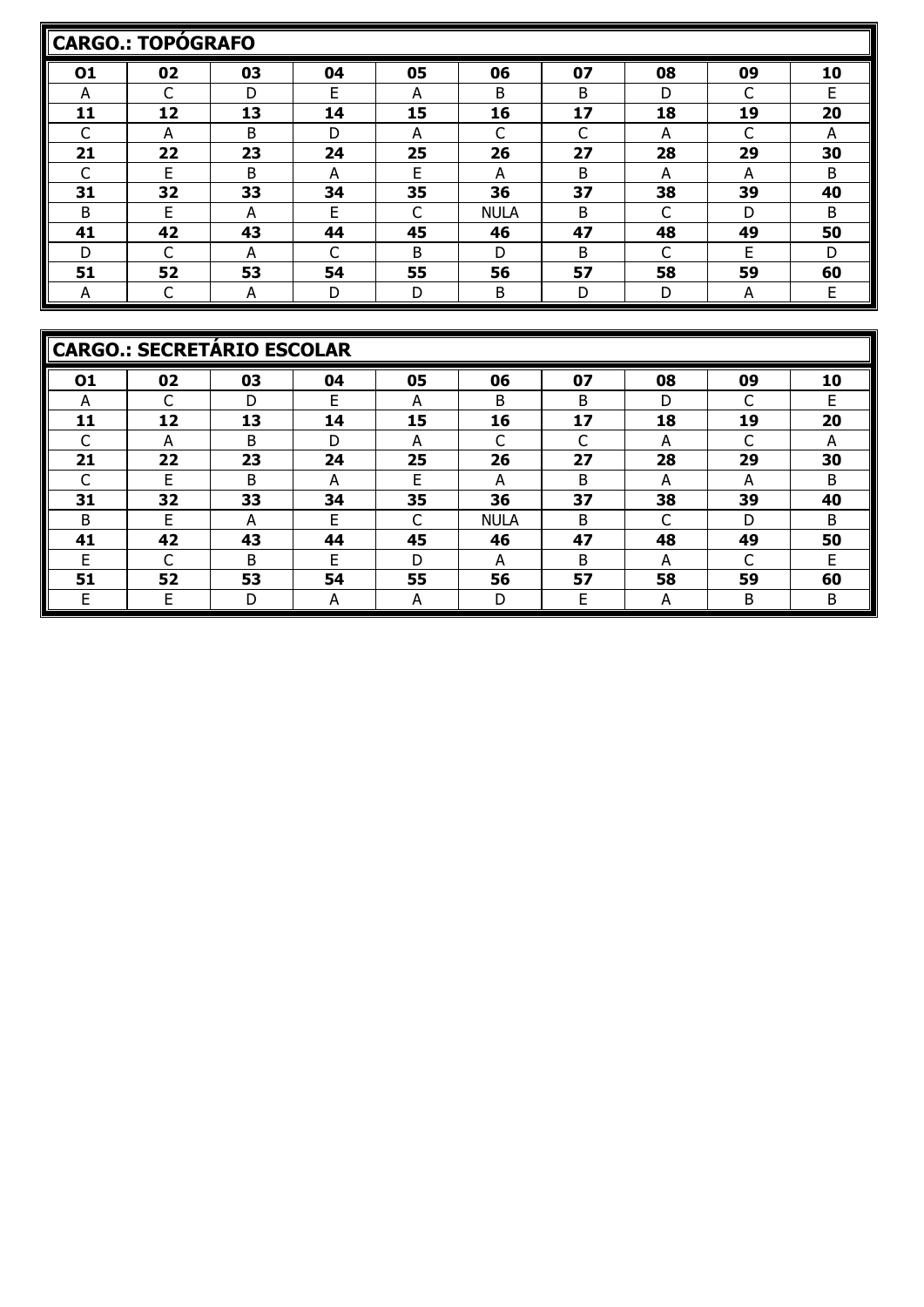

# GABARITOS OFICIAIS NÍVEL.: SUPERIOR

|    | <b>CARGO.: AGRÔNOMO</b> |    |    |    |    |    |    |    |    |
|----|-------------------------|----|----|----|----|----|----|----|----|
| 01 | 02                      | 03 | 04 | 05 | 06 | 07 | 08 | 09 | 10 |
| B  | F                       | ⌒  | А  | D  | D  | ◠  | А  | B  | D  |
| 11 | 12                      | 13 | 14 | 15 | 16 | 17 | 18 | 19 | 20 |
|    | F                       | А  | Β  | D  | F  | E  | D  | A  | B  |
| 21 | 22                      | 23 | 24 | 25 | 26 | 27 | 28 | 29 | 30 |
| D  | B                       | D  | D  | B  | F  | A  | D  | F  | B  |
| 31 | 32                      | 33 | 34 | 35 | 36 | 37 | 38 | 39 | 40 |
| C  | <b>NULA</b>             | B  | B  |    | B  | B  | D  | B  | D  |
| 41 | 42                      | 43 | 44 | 45 | 46 | 47 | 48 | 49 | 50 |
|    | А                       |    | D  | F  | B  | ⌒  | А  | A  | D  |
| 51 | 52                      | 53 | 54 | 55 | 56 | 57 | 58 | 59 | 60 |
| D  |                         | B  |    | A  | F  | E  | D  | D  | F  |

|    | <b>CARGO.: ASSISTENTE SOCIAL</b> |    |    |              |    |    |    |    |    |  |  |  |  |
|----|----------------------------------|----|----|--------------|----|----|----|----|----|--|--|--|--|
| 01 | 02                               | 03 | 04 | 05           | 06 | 07 | 08 | 09 | 10 |  |  |  |  |
| B  | F.                               |    | А  | D            | D  | r  | А  | B  | D  |  |  |  |  |
| 11 | 12                               | 13 | 14 | 15           | 16 | 17 | 18 | 19 | 20 |  |  |  |  |
|    | F                                | А  | B  | D            | F  | E  | D  | A  | B  |  |  |  |  |
| 21 | 22                               | 23 | 24 | 25           | 26 | 27 | 28 | 29 | 30 |  |  |  |  |
| D  | <sub>B</sub>                     | D  | D  | <sub>B</sub> | F  | А  | D  | F  | B  |  |  |  |  |
| 31 | 32                               | 33 | 34 | 35           | 36 | 37 | 38 | 39 | 40 |  |  |  |  |
|    | <b>NULA</b>                      | B  | B  |              | B  | B  | D  | B  | D  |  |  |  |  |
| 41 | 42                               | 43 | 44 | 45           | 46 | 47 | 48 | 49 | 50 |  |  |  |  |
| A  | D                                | E  | B  |              |    | D  | E  | B  | D  |  |  |  |  |
| 51 | 52                               | 53 | 54 | 55           | 56 | 57 | 58 | 59 | 60 |  |  |  |  |
|    | D                                | А  | B  | E            | А  | Е  | D  | ┌  | A  |  |  |  |  |

|    | <b>CARGO.: ASSISTENTE SOCIAL - CRAS</b> |    |    |    |    |    |    |    |              |  |  |  |  |
|----|-----------------------------------------|----|----|----|----|----|----|----|--------------|--|--|--|--|
| 01 | 02                                      | 03 | 04 | 05 | 06 | 07 | 08 | 09 | 10           |  |  |  |  |
| B  | E                                       | ┌  | А  | D  | D  | ┌  | A  | B  | D            |  |  |  |  |
| 11 | 12                                      | 13 | 14 | 15 | 16 | 17 | 18 | 19 | 20           |  |  |  |  |
|    | F                                       | A  | B  | D  | F  | F  | D  | A  | <sub>B</sub> |  |  |  |  |
| 21 | 22                                      | 23 | 24 | 25 | 26 | 27 | 28 | 29 | 30           |  |  |  |  |
| D  | B                                       | D  | D  | B  | F  | А  | D  | F  | B.           |  |  |  |  |
| 31 | 32                                      | 33 | 34 | 35 | 36 | 37 | 38 | 39 | 40           |  |  |  |  |
|    | <b>NULA</b>                             | B  | B  | C  | B  | B  | D  | B  | D            |  |  |  |  |
| 41 | 42                                      | 43 | 44 | 45 | 46 | 47 | 48 | 49 | 50           |  |  |  |  |
| А  | D                                       | E  | B  |    |    | D  | F  | B  | D            |  |  |  |  |
| 51 | 52                                      | 53 | 54 | 55 | 56 | 57 | 58 | 59 | 60           |  |  |  |  |
|    |                                         | A  | B  | Е  | A  | E  | D  |    | A            |  |  |  |  |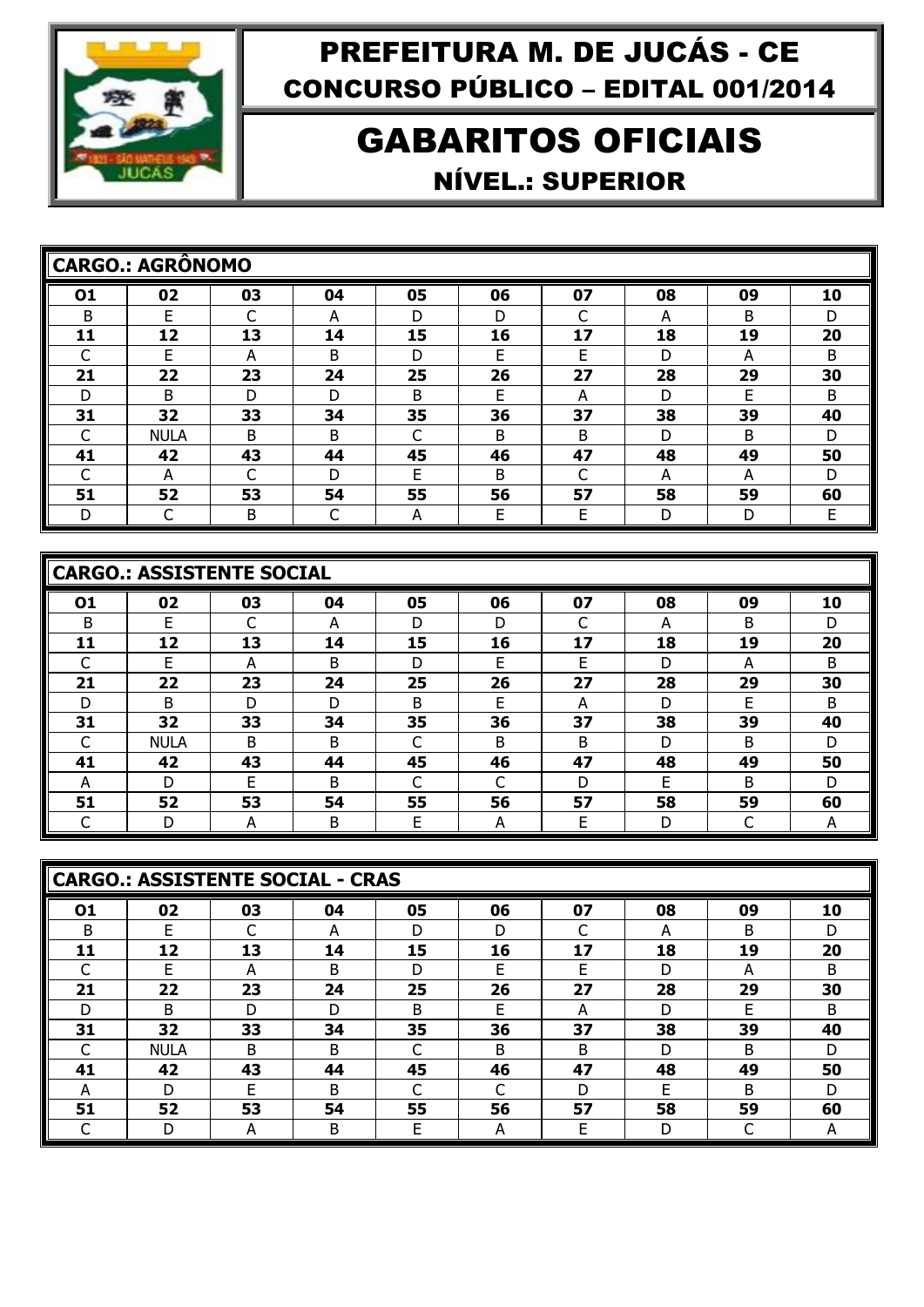|    | <b>CARGO.: CIRURGIÃO DENTISTA - PSF</b> |    |    |    |    |    |    |    |    |  |  |  |  |
|----|-----------------------------------------|----|----|----|----|----|----|----|----|--|--|--|--|
| 01 | 02                                      | 03 | 04 | 05 | 06 | 07 | 08 | 09 | 10 |  |  |  |  |
| B  | F                                       |    | А  | D  | D  |    | А  | B  | D  |  |  |  |  |
| 11 | 12                                      | 13 | 14 | 15 | 16 | 17 | 18 | 19 | 20 |  |  |  |  |
|    | F                                       | А  | B  | D  | F  | F  | D  | A  | B  |  |  |  |  |
| 21 | 22                                      | 23 | 24 | 25 | 26 | 27 | 28 | 29 | 30 |  |  |  |  |
| D  | B                                       | D  | D  | B  | F  | А  | D  | E  | B  |  |  |  |  |
| 31 | 32                                      | 33 | 34 | 35 | 36 | 37 | 38 | 39 | 40 |  |  |  |  |
|    | <b>NULA</b>                             | B. | B  |    | B  | B  | D  | B. | D  |  |  |  |  |
| 41 | 42                                      | 43 | 44 | 45 | 46 | 47 | 48 | 49 | 50 |  |  |  |  |
| B  | D                                       | B  | А  |    | D  | D  | А  | D  | F  |  |  |  |  |
| 51 | 52                                      | 53 | 54 | 55 | 56 | 57 | 58 | 59 | 60 |  |  |  |  |
| E  | B                                       | E  | B  |    | E  | D  | E  | А  | A  |  |  |  |  |

|    | <b>CARGO.: ENFERMEIRO HOSPITAL</b> |    |    |    |    |             |    |    |    |  |  |  |  |
|----|------------------------------------|----|----|----|----|-------------|----|----|----|--|--|--|--|
| 01 | 02                                 | 03 | 04 | 05 | 06 | 07          | 08 | 09 | 10 |  |  |  |  |
| B  | E                                  |    | A  | D  | D  | ┌           | A  | B  | D  |  |  |  |  |
| 11 | 12                                 | 13 | 14 | 15 | 16 | 17          | 18 | 19 | 20 |  |  |  |  |
|    | E                                  | А  | B  | D  | E  | E           | D  | А  | B  |  |  |  |  |
| 21 | 22                                 | 23 | 24 | 25 | 26 | 27          | 28 | 29 | 30 |  |  |  |  |
| D  | B                                  | D  | D  | B  | F  | А           | D  | F  | B  |  |  |  |  |
| 31 | 32                                 | 33 | 34 | 35 | 36 | 37          | 38 | 39 | 40 |  |  |  |  |
|    | <b>NULA</b>                        | B  | B  |    | B  | B           | D  | B  | D  |  |  |  |  |
| 41 | 42                                 | 43 | 44 | 45 | 46 | 47          | 48 | 49 | 50 |  |  |  |  |
| D  | D                                  | B  | D  | D  | А  | <b>NULA</b> | E  | D  | D  |  |  |  |  |
| 51 | 52                                 | 53 | 54 | 55 | 56 | 57          | 58 | 59 | 60 |  |  |  |  |
|    | E                                  | B  | А  | A  | A  | B           | D  | A  |    |  |  |  |  |

|    | <b>CARGO.: ENFERMEIRO - PSF</b> |    |    |    |    |             |    |    |    |  |  |  |  |  |
|----|---------------------------------|----|----|----|----|-------------|----|----|----|--|--|--|--|--|
| 01 | 02                              | 03 | 04 | 05 | 06 | 07          | 08 | 09 | 10 |  |  |  |  |  |
| B  | F                               | C  | A  | D  | D  | ⌒           | A  | B  | D  |  |  |  |  |  |
| 11 | 12                              | 13 | 14 | 15 | 16 | 17          | 18 | 19 | 20 |  |  |  |  |  |
|    | F                               | A  | B  | D  | F  | F           | D  | A  | B  |  |  |  |  |  |
| 21 | 22                              | 23 | 24 | 25 | 26 | 27          | 28 | 29 | 30 |  |  |  |  |  |
| D  | B                               | D  | D  | B  | F  | А           | D  | F  | B  |  |  |  |  |  |
| 31 | 32                              | 33 | 34 | 35 | 36 | 37          | 38 | 39 | 40 |  |  |  |  |  |
|    | <b>NULA</b>                     | B  | B  | ⌒  | B  | B           | D  | B  | D  |  |  |  |  |  |
| 41 | 42                              | 43 | 44 | 45 | 46 | 47          | 48 | 49 | 50 |  |  |  |  |  |
| D  | D                               | B  | D  | D  | A  | <b>NULA</b> | E  | D  | D  |  |  |  |  |  |
| 51 | 52                              | 53 | 54 | 55 | 56 | 57          | 58 | 59 | 60 |  |  |  |  |  |
|    | Е                               | B  | A  | A  | A  | B           | D  | А  |    |  |  |  |  |  |

|    | <b>CARGO.: ENGENHEIRO CIVIL</b> |    |    |    |    |    |    |    |    |  |  |  |  |  |
|----|---------------------------------|----|----|----|----|----|----|----|----|--|--|--|--|--|
| 01 | 02                              | 03 | 04 | 05 | 06 | 07 | 08 | 09 | 10 |  |  |  |  |  |
| в  | F                               |    | А  | D  | D  | ⌒  | A  | B  | D  |  |  |  |  |  |
| 11 | 12                              | 13 | 14 | 15 | 16 | 17 | 18 | 19 | 20 |  |  |  |  |  |
|    | F                               | А  | B  | D  | F  | E  | D  | A  | B  |  |  |  |  |  |
| 21 | 22                              | 23 | 24 | 25 | 26 | 27 | 28 | 29 | 30 |  |  |  |  |  |
| D  | B                               | D  | D  | B  | F  | A  | D  | E  | B  |  |  |  |  |  |
| 31 | 32                              | 33 | 34 | 35 | 36 | 37 | 38 | 39 | 40 |  |  |  |  |  |
|    | <b>NULA</b>                     | B  | B  |    | B  | B  | D  | B  | D  |  |  |  |  |  |
| 41 | 42                              | 43 | 44 | 45 | 46 | 47 | 48 | 49 | 50 |  |  |  |  |  |
| D  | B                               | F  | А  | D  | F  | A  | B  | A  | B  |  |  |  |  |  |
| 51 | 52                              | 53 | 54 | 55 | 56 | 57 | 58 | 59 | 60 |  |  |  |  |  |
| A  |                                 | A  | Β  | D  | А  | A  | E  | A  | D  |  |  |  |  |  |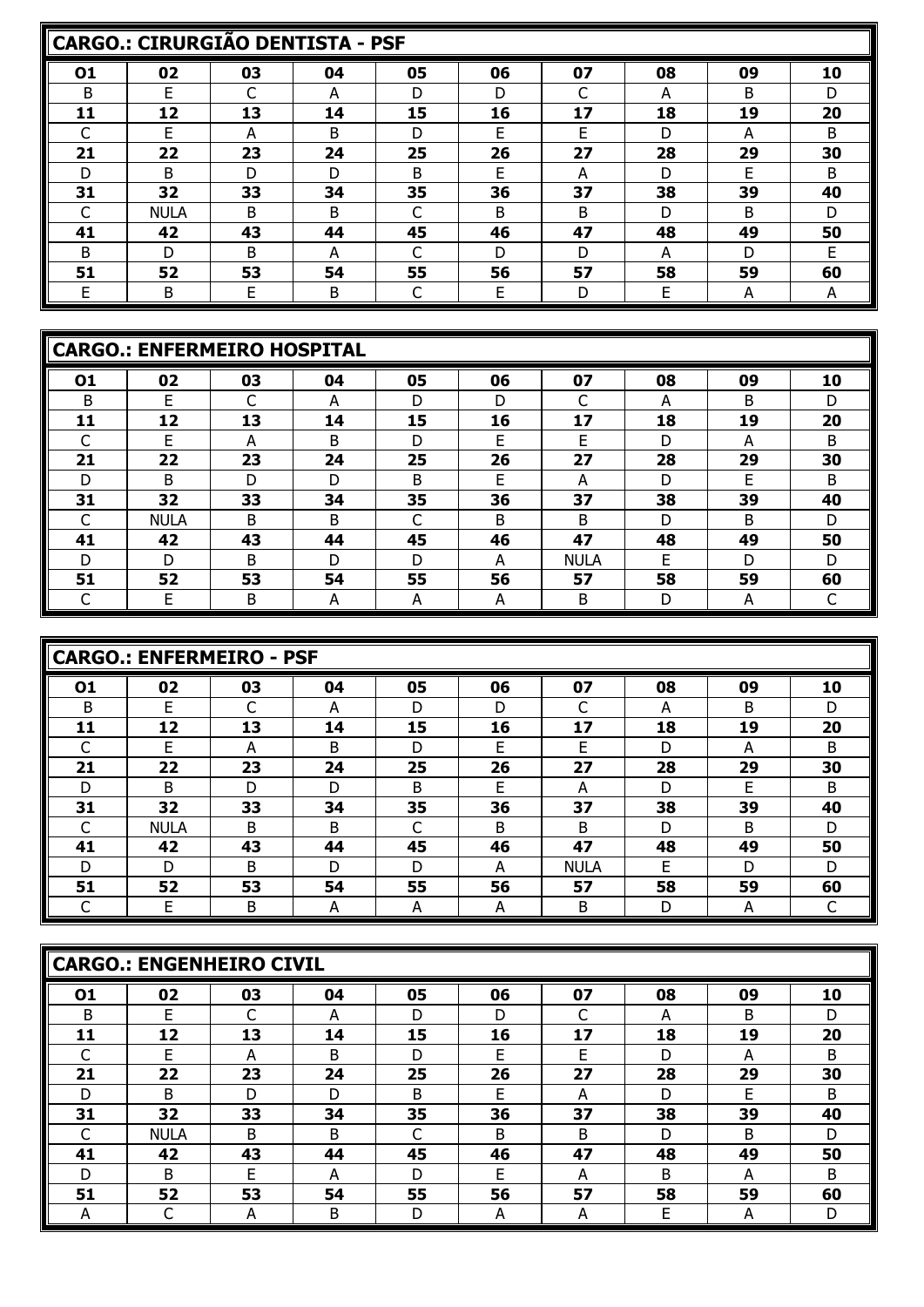|    | <b>CARGO.: FARMACÊUTICO BIOQUIMICO</b> |    |    |              |    |              |    |    |    |  |  |  |  |
|----|----------------------------------------|----|----|--------------|----|--------------|----|----|----|--|--|--|--|
| 01 | 02                                     | 03 | 04 | 05           | 06 | 07           | 08 | 09 | 10 |  |  |  |  |
| B  | F                                      |    | А  | D            | D  |              | А  | B  | D  |  |  |  |  |
| 11 | 12                                     | 13 | 14 | 15           | 16 | 17           | 18 | 19 | 20 |  |  |  |  |
|    | F.                                     | А  | B  | D            | F  | F            | D  | А  | B  |  |  |  |  |
| 21 | 22                                     | 23 | 24 | 25           | 26 | 27           | 28 | 29 | 30 |  |  |  |  |
| D  | B                                      | D  | D  | B            | F  | А            | D  | E  | B  |  |  |  |  |
| 31 | 32                                     | 33 | 34 | 35           | 36 | 37           | 38 | 39 | 40 |  |  |  |  |
|    | <b>NULA</b>                            | B. | B  |              | B  | <sub>B</sub> | D  | B  | D  |  |  |  |  |
| 41 | 42                                     | 43 | 44 | 45           | 46 | 47           | 48 | 49 | 50 |  |  |  |  |
|    | А                                      | F. | D  | <sub>B</sub> | D  | А            | B  | C  |    |  |  |  |  |
| 51 | 52                                     | 53 | 54 | 55           | 56 | 57           | 58 | 59 | 60 |  |  |  |  |
| A  | А                                      | А  | D  | Е            |    | D            | D  | Е  |    |  |  |  |  |

|    | <b>CARGO.: FARMACÊUTICO - CAF</b> |    |    |    |    |    |    |    |    |  |  |  |  |
|----|-----------------------------------|----|----|----|----|----|----|----|----|--|--|--|--|
| 01 | 02                                | 03 | 04 | 05 | 06 | 07 | 08 | 09 | 10 |  |  |  |  |
| B  | F                                 |    | А  | D  | D  | ┌  | A  | B  | D  |  |  |  |  |
| 11 | 12                                | 13 | 14 | 15 | 16 | 17 | 18 | 19 | 20 |  |  |  |  |
| ┌  | E                                 | A  | B  | D  | F. | E  | D  | A  | B  |  |  |  |  |
| 21 | 22                                | 23 | 24 | 25 | 26 | 27 | 28 | 29 | 30 |  |  |  |  |
| D  | B                                 | D  | D  | B  | F  | A  | D  | E  | B  |  |  |  |  |
| 31 | 32                                | 33 | 34 | 35 | 36 | 37 | 38 | 39 | 40 |  |  |  |  |
|    | <b>NULA</b>                       | B  | B  |    | B  | B  | D  | B  | D  |  |  |  |  |
| 41 | 42                                | 43 | 44 | 45 | 46 | 47 | 48 | 49 | 50 |  |  |  |  |
| E  | ┌                                 | А  | F  | B  |    | F  | А  | B  | ┌  |  |  |  |  |
| 51 | 52                                | 53 | 54 | 55 | 56 | 57 | 58 | 59 | 60 |  |  |  |  |
| A  | E                                 |    | Β  | A  | B  | D  | E  | А  | А  |  |  |  |  |

|    | <b>CARGO.: FISIOTERAPEUTA</b> |    |             |    |    |    |    |    |    |  |  |  |  |  |
|----|-------------------------------|----|-------------|----|----|----|----|----|----|--|--|--|--|--|
| 01 | 02                            | 03 | 04          | 05 | 06 | 07 | 08 | 09 | 10 |  |  |  |  |  |
| B  | F                             | ⌒  | А           | D  | D  | ⌒  | А  | B  | D  |  |  |  |  |  |
| 11 | 12                            | 13 | 14          | 15 | 16 | 17 | 18 | 19 | 20 |  |  |  |  |  |
|    | E                             | А  | B           | D  | F  | Е  | D  | A  | B  |  |  |  |  |  |
| 21 | 22                            | 23 | 24          | 25 | 26 | 27 | 28 | 29 | 30 |  |  |  |  |  |
| D  | B                             | D  | D           | B  | F  | A  | D  | F  | B  |  |  |  |  |  |
| 31 | 32                            | 33 | 34          | 35 | 36 | 37 | 38 | 39 | 40 |  |  |  |  |  |
|    | <b>NULA</b>                   | B  | B           |    | B  | B  | D  | B  | D  |  |  |  |  |  |
| 41 | 42                            | 43 | 44          | 45 | 46 | 47 | 48 | 49 | 50 |  |  |  |  |  |
| E  | А                             | D  | <b>NULA</b> | B  | А  |    | F  | B  | D  |  |  |  |  |  |
| 51 | 52                            | 53 | 54          | 55 | 56 | 57 | 58 | 59 | 60 |  |  |  |  |  |
|    | А                             |    | B           | E  | D  | А  | А  | D  |    |  |  |  |  |  |

|    | <b>CARGO.: FONOAUDIÓLOGO</b> |              |    |    |    |    |    |    |    |  |  |  |  |  |
|----|------------------------------|--------------|----|----|----|----|----|----|----|--|--|--|--|--|
| 01 | 02                           | 03           | 04 | 05 | 06 | 07 | 08 | 09 | 10 |  |  |  |  |  |
| B  | F                            |              | A  | D  | D  |    | A  | B  | D  |  |  |  |  |  |
| 11 | 12                           | 13           | 14 | 15 | 16 | 17 | 18 | 19 | 20 |  |  |  |  |  |
|    | F                            | А            | B  | D  | F  | E  | D  | А  | B  |  |  |  |  |  |
| 21 | 22                           | 23           | 24 | 25 | 26 | 27 | 28 | 29 | 30 |  |  |  |  |  |
| D  | B                            | D            | D  | B  | E  | A  | D  | E  | B  |  |  |  |  |  |
| 31 | 32                           | 33           | 34 | 35 | 36 | 37 | 38 | 39 | 40 |  |  |  |  |  |
|    | <b>NULA</b>                  | <sub>B</sub> | B  | C  | B  | B  | D  | B  | D  |  |  |  |  |  |
| 41 | 42                           | 43           | 44 | 45 | 46 | 47 | 48 | 49 | 50 |  |  |  |  |  |
| E  | D                            | А            | А  | ┌  | B  | D  | ┌  | А  | B  |  |  |  |  |  |
| 51 | 52                           | 53           | 54 | 55 | 56 | 57 | 58 | 59 | 60 |  |  |  |  |  |
|    | Β                            |              | A  | A  | D  | В  | D  | A  |    |  |  |  |  |  |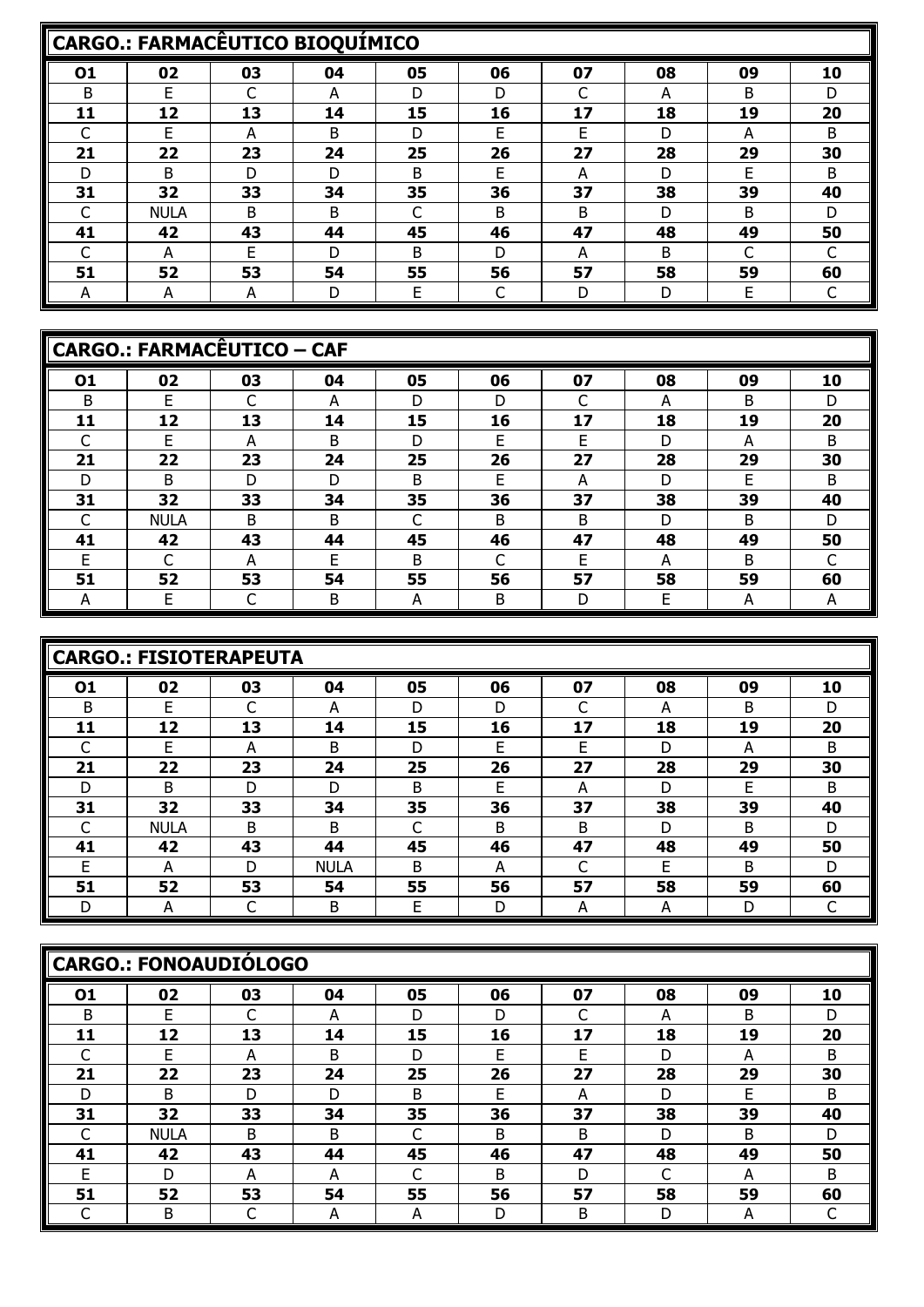|    | <b>CARGO.: MÉDICO - PSF</b> |              |    |    |    |    |    |    |    |  |  |  |  |  |
|----|-----------------------------|--------------|----|----|----|----|----|----|----|--|--|--|--|--|
| 01 | 02                          | 03           | 04 | 05 | 06 | 07 | 08 | 09 | 10 |  |  |  |  |  |
| B  | F                           | ⌒            | А  | D  | D  | ⌒  | А  | B  | D  |  |  |  |  |  |
| 11 | 12                          | 13           | 14 | 15 | 16 | 17 | 18 | 19 | 20 |  |  |  |  |  |
|    | F                           | A            | B  | D  | E  | F  | D  | A  | B  |  |  |  |  |  |
| 21 | 22                          | 23           | 24 | 25 | 26 | 27 | 28 | 29 | 30 |  |  |  |  |  |
| D  | B                           | D            | D  | B  | E  | А  | D  | E  | B  |  |  |  |  |  |
| 31 | 32                          | 33           | 34 | 35 | 36 | 37 | 38 | 39 | 40 |  |  |  |  |  |
|    | <b>NULA</b>                 | B            | B  | ◠  | B  | B  | D  | B  | D  |  |  |  |  |  |
| 41 | 42                          | 43           | 44 | 45 | 46 | 47 | 48 | 49 | 50 |  |  |  |  |  |
| D  | А                           | <sub>B</sub> | F  | А  | B  | А  | B  | A  | F  |  |  |  |  |  |
| 51 | 52                          | 53           | 54 | 55 | 56 | 57 | 58 | 59 | 60 |  |  |  |  |  |
| D  |                             | A            | E  | B  | E  | D  | E  | C  | A  |  |  |  |  |  |

|    | CARGO.: MÉDICO CIRURGIÃO GERAL (PLANTONISTA) |    |    |    |    |    |    |    |    |  |  |  |  |
|----|----------------------------------------------|----|----|----|----|----|----|----|----|--|--|--|--|
| 01 | 02                                           | 03 | 04 | 05 | 06 | 07 | 08 | 09 | 10 |  |  |  |  |
| B  | F                                            |    | А  | D  | D  | ┌  | A  | B  | D  |  |  |  |  |
| 11 | 12                                           | 13 | 14 | 15 | 16 | 17 | 18 | 19 | 20 |  |  |  |  |
|    | F                                            | А  | B  | D  | F  | F  | D  | A  | B  |  |  |  |  |
| 21 | 22                                           | 23 | 24 | 25 | 26 | 27 | 28 | 29 | 30 |  |  |  |  |
| D  | B                                            | D  | D  | B  | F  | А  | D  | F  | B  |  |  |  |  |
| 31 | 32                                           | 33 | 34 | 35 | 36 | 37 | 38 | 39 | 40 |  |  |  |  |
|    | <b>NULA</b>                                  | B  | B  |    | B  | B  | D  | B  | D  |  |  |  |  |
| 41 | 42                                           | 43 | 44 | 45 | 46 | 47 | 48 | 49 | 50 |  |  |  |  |
|    | B                                            | D  | A  | E  |    | A  | A  | E  | F  |  |  |  |  |
| 51 | 52                                           | 53 | 54 | 55 | 56 | 57 | 58 | 59 | 60 |  |  |  |  |
| А  |                                              | F  | D  | B  | A  | D  | E  | A  |    |  |  |  |  |

|    | <b>CARGO.: MÉDICO CLÍNICO GERAL(PLANTONISTA)</b> |    |    |    |              |    |    |    |    |  |  |  |  |
|----|--------------------------------------------------|----|----|----|--------------|----|----|----|----|--|--|--|--|
| 01 | 02                                               | 03 | 04 | 05 | 06           | 07 | 08 | 09 | 10 |  |  |  |  |
| B  | F                                                |    | А  | D  | D            | r  | A  | B  | D  |  |  |  |  |
| 11 | 12                                               | 13 | 14 | 15 | 16           | 17 | 18 | 19 | 20 |  |  |  |  |
|    | F                                                | А  | B  | D  | F            | Е  | D  | А  | B  |  |  |  |  |
| 21 | 22                                               | 23 | 24 | 25 | 26           | 27 | 28 | 29 | 30 |  |  |  |  |
| D  | B                                                | D  | D  | B  | E            | А  | D  | F  | B  |  |  |  |  |
| 31 | 32                                               | 33 | 34 | 35 | 36           | 37 | 38 | 39 | 40 |  |  |  |  |
|    | <b>NULA</b>                                      | B  | B  | C  | B            | B  | D  | B  | D  |  |  |  |  |
| 41 | 42                                               | 43 | 44 | 45 | 46           | 47 | 48 | 49 | 50 |  |  |  |  |
| D  | А                                                | B. | F  | A  | <sub>B</sub> | А  | B  | А  | F  |  |  |  |  |
| 51 | 52                                               | 53 | 54 | 55 | 56           | 57 | 58 | 59 | 60 |  |  |  |  |
|    |                                                  | А  | E  | B  | E            | D  | E  | C  | A  |  |  |  |  |

|    | CARGO.: MÉDICO PSIQUIATRA(PLANTONISTA) |    |    |    |    |    |    |    |    |  |  |  |  |
|----|----------------------------------------|----|----|----|----|----|----|----|----|--|--|--|--|
| 01 | 02                                     | 03 | 04 | 05 | 06 | 07 | 08 | 09 | 10 |  |  |  |  |
| B  | F                                      |    | A  | D  | D  | ⌒  | A  | B  | D  |  |  |  |  |
| 11 | 12                                     | 13 | 14 | 15 | 16 | 17 | 18 | 19 | 20 |  |  |  |  |
|    | F                                      | А  | B  | D  | F  | E  | D  | A  | B  |  |  |  |  |
| 21 | 22                                     | 23 | 24 | 25 | 26 | 27 | 28 | 29 | 30 |  |  |  |  |
| D  | B                                      | D  | D  | B  | F  | A  | D  | E  | B  |  |  |  |  |
| 31 | 32                                     | 33 | 34 | 35 | 36 | 37 | 38 | 39 | 40 |  |  |  |  |
|    | <b>NULA</b>                            | B  | B  |    | B  | B  | D  | B  | D  |  |  |  |  |
| 41 | 42                                     | 43 | 44 | 45 | 46 | 47 | 48 | 49 | 50 |  |  |  |  |
| А  | B                                      |    | D  | F  | F  | D  | ┌  | B  | А  |  |  |  |  |
| 51 | 52                                     | 53 | 54 | 55 | 56 | 57 | 58 | 59 | 60 |  |  |  |  |
| А  | B                                      | B  | D  |    | D  | D  | E  | A  |    |  |  |  |  |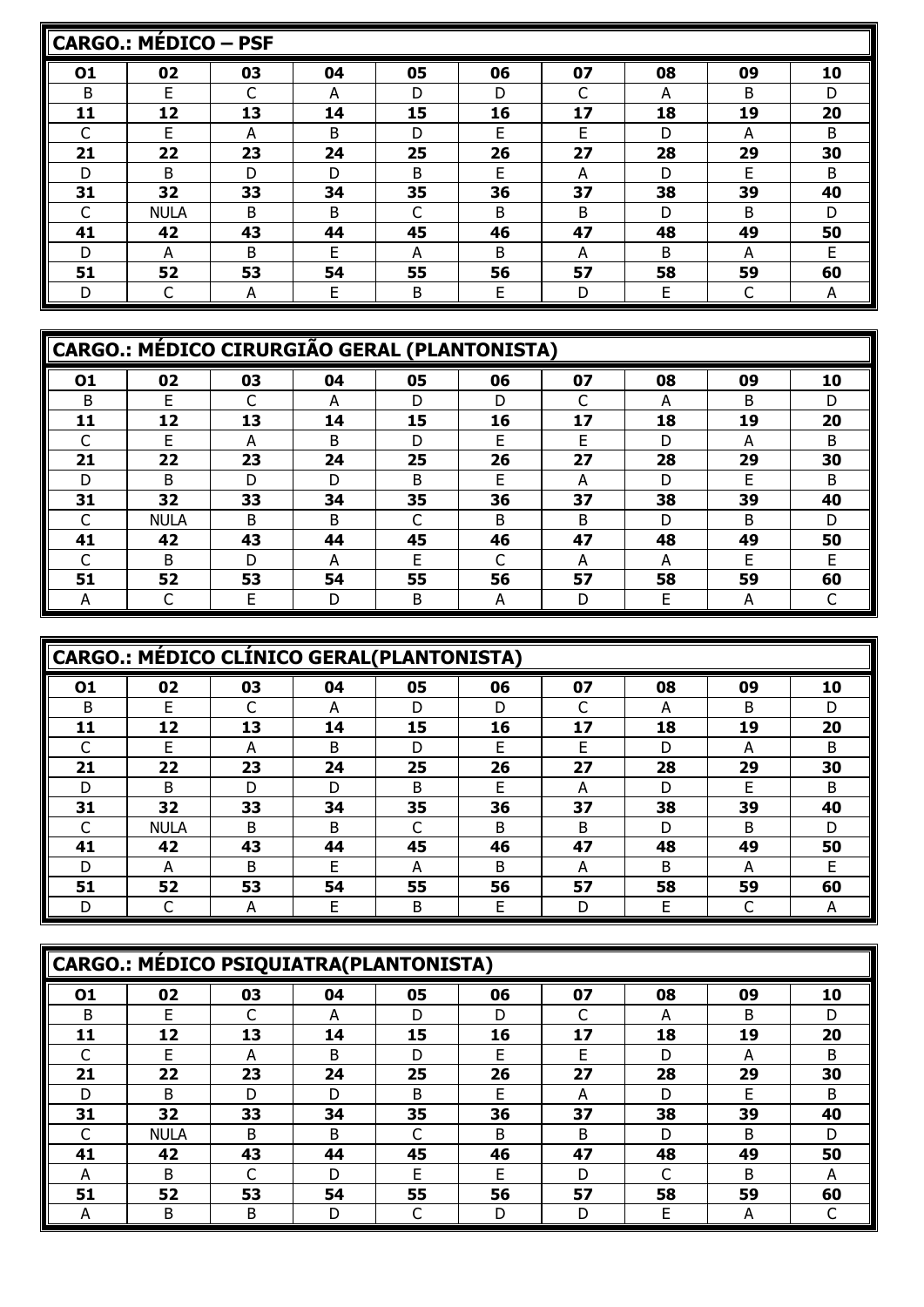|             | <b>CARGO.: NUTRICIONISTA</b> |    |    |    |    |    |    |    |    |  |  |  |  |  |
|-------------|------------------------------|----|----|----|----|----|----|----|----|--|--|--|--|--|
| 01          | 02                           | 03 | 04 | 05 | 06 | 07 | 08 | 09 | 10 |  |  |  |  |  |
| B           | E                            | ⌒  | A  | D  | D  |    | A  | B  | D  |  |  |  |  |  |
| 11          | 12                           | 13 | 14 | 15 | 16 | 17 | 18 | 19 | 20 |  |  |  |  |  |
|             | F                            | А  | B  | D  | F  | F  | D  | А  | B  |  |  |  |  |  |
| 21          | 22                           | 23 | 24 | 25 | 26 | 27 | 28 | 29 | 30 |  |  |  |  |  |
| D           | B                            | D  | D  | B  | F  | А  | D  | F  | B  |  |  |  |  |  |
| 31          | 32                           | 33 | 34 | 35 | 36 | 37 | 38 | 39 | 40 |  |  |  |  |  |
|             | <b>NULA</b>                  | B  | B  |    | B  | B  | D  | B  | D  |  |  |  |  |  |
| 41          | 42                           | 43 | 44 | 45 | 46 | 47 | 48 | 49 | 50 |  |  |  |  |  |
| <b>NULA</b> |                              | D  | A  | F  | A  | А  | C  | B  | D  |  |  |  |  |  |
| 51          | 52                           | 53 | 54 | 55 | 56 | 57 | 58 | 59 | 60 |  |  |  |  |  |
| F           | F                            |    | D  |    | B  | A  | D  | ┌  | B  |  |  |  |  |  |

|    | <b>CARGO.: PROCURADOR</b> |    |    |    |    |            |    |    |    |
|----|---------------------------|----|----|----|----|------------|----|----|----|
| 01 | 02                        | 03 | 04 | 05 | 06 | 07         | 08 | 09 | 10 |
| B  | E                         | ⌒  | А  | D  | D  | r<br>J     | A  | B  | D  |
| 11 | 12                        | 13 | 14 | 15 | 16 | 17         | 18 | 19 | 20 |
|    | F                         | A  | B  | D  | F  | E          | D  | A  | B  |
| 21 | 22                        | 23 | 24 | 25 | 26 | 27         | 28 | 29 | 30 |
| D  | B                         | D  | D  | B  | F  | A          | D  | F  | B  |
| 31 | 32                        | 33 | 34 | 35 | 36 | 37         | 38 | 39 | 40 |
|    | <b>NULA</b>               | B  | B  |    | B  | B          | D  | B  | D  |
| 41 | 42                        | 43 | 44 | 45 | 46 | 47         | 48 | 49 | 50 |
| D  | B                         | E  | B  | E  | А  | $\sqrt{2}$ | E  | D  | B  |
| 51 | 52                        | 53 | 54 | 55 | 56 | 57         | 58 | 59 | 60 |
|    | А                         |    | E  | B  |    | E          | A  | D  | E  |

| <b>CARGO.: PSICÓLOGO</b> |             |    |    |    |    |    |        |    |    |  |
|--------------------------|-------------|----|----|----|----|----|--------|----|----|--|
| 01                       | 02          | 03 | 04 | 05 | 06 | 07 | 08     | 09 | 10 |  |
| B                        | F           | ⌒  | А  | D  | D  | ┌  | А      | B  | D  |  |
| 11                       | 12          | 13 | 14 | 15 | 16 | 17 | 18     | 19 | 20 |  |
|                          | F           | А  | B  | D  | F  | Е  | D      | А  | B  |  |
| 21                       | 22          | 23 | 24 | 25 | 26 | 27 | 28     | 29 | 30 |  |
| D                        | B           | D  | D  | B  | E  | А  | D      | E  | B  |  |
| 31                       | 32          | 33 | 34 | 35 | 36 | 37 | 38     | 39 | 40 |  |
|                          | <b>NULA</b> | B  | B  | ⌒  | B  | B  | D      | B  | D  |  |
| 41                       | 42          | 43 | 44 | 45 | 46 | 47 | 48     | 49 | 50 |  |
| A                        | A           | B  | C  | D  | B  | C  | ⌒<br>J | A  | D  |  |
| 51                       | 52          | 53 | 54 | 55 | 56 | 57 | 58     | 59 | 60 |  |
|                          | F           | В  | D  | B  | А  | ⌒  | А      | А  |    |  |

| CARGO.: PSICÓLOGO - CAPS |             |    |    |    |    |    |    |    |    |  |
|--------------------------|-------------|----|----|----|----|----|----|----|----|--|
| 01                       | 02          | 03 | 04 | 05 | 06 | 07 | 08 | 09 | 10 |  |
| B                        | F           |    | А  | D  | D  | ⌒  | А  | B  | D  |  |
| 11                       | 12          | 13 | 14 | 15 | 16 | 17 | 18 | 19 | 20 |  |
|                          | F           | А  | B  | D  | F  | E  | D  | А  | B  |  |
| 21                       | 22          | 23 | 24 | 25 | 26 | 27 | 28 | 29 | 30 |  |
| D                        | B           | D  | D  | B  | F  | А  | D  | E  | B  |  |
| 31                       | 32          | 33 | 34 | 35 | 36 | 37 | 38 | 39 | 40 |  |
|                          | <b>NULA</b> | B. | B  |    | B. | B  | D  | B  | D  |  |
| 41                       | 42          | 43 | 44 | 45 | 46 | 47 | 48 | 49 | 50 |  |
| А                        | А           | B  | ┌  | D  | В  | ⌒  | ┌  | А  | D  |  |
| 51                       | 52          | 53 | 54 | 55 | 56 | 57 | 58 | 59 | 60 |  |
|                          | E           | B  | D  | В  | A  | ◡  | A  | A  |    |  |